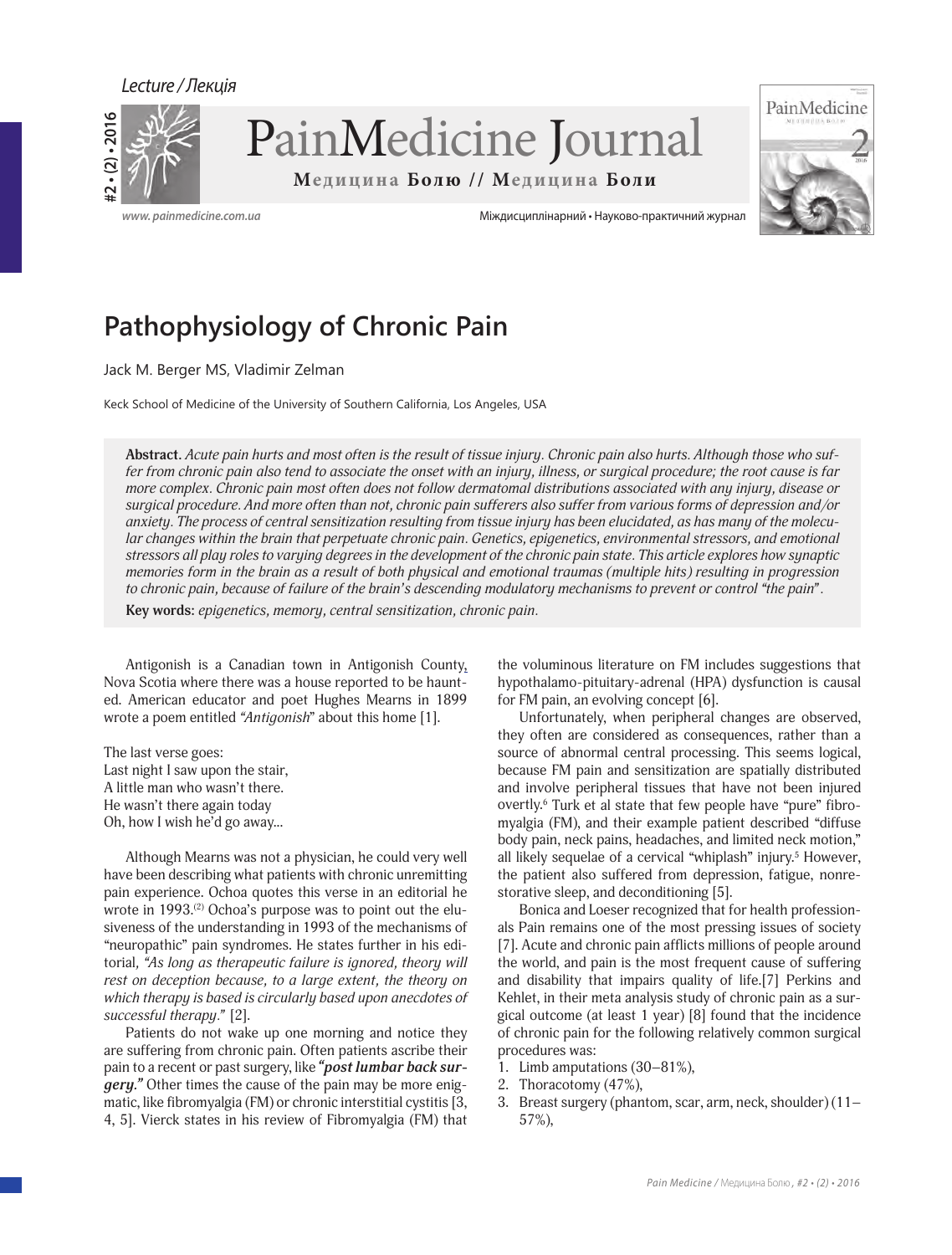- 4. Gallbladder (3–56%) and
- 5. Inguinal hernia (0–37%).

They also studied associated risk factors and found that *poorly controlled pain* and *psychologic vulnerability* when present preoperatively and postoperatively, were highly correlated with the development of chronic pain.<sup>8</sup> Deumens et al found similar results and explored the possible mechanisms for post surgical chronic pain [9].

In 2002 there were approximately one million back surgeries being performed in the United States annually, with approximately 40–70% of patients remaining with residual back pain depending on which study was cited [10]. Chronic pain after total hip arthroplasty (THA) seems to be a significant problem in at least 12.1% of patients [11], and 13% of patients report moderate to severe pain at 1 year post total knee arthroplasty surgery (TKA), in spite of an absence of clinical or radiologic abnormalities [12].

Those of us who treat patients with chronic pain are aware that this problem is still current in 2016. In this review paper, it is our intention to explore the underlying molecular mechanisms and influencing factors (genetic, epigenetic, environmental, and psychosocial) that lead a patient from acute pain to the suffering associated with chronic pain, "The Journey of Multiple Hits."

Until 1979, when the International Association for the Study of Pain (IASP) defined "Pain" as "an unpleasant sensory and emotional "experience" associated with actual or potential tissue damage." Pain was considered the result of tissue injury, or if no tissue injury could be found, the pain must be psychological in nature [13]. A list of pain terms was first published in 1979 [13]. In 1994, "Chronic Pain" was defined as persistent or episodic pain of a duration or intensity that adversely affects the function or well-being of the patient, attributable to any nonmalignant (or malignant) etiology [14].

The task force noted that "Pain" is always subjective, and each individual learns the application of the word through experiences related to injury in early life; and injuries in early life include "psychological and emotional" traumas [14]. It goes without saying that those stimuli which can result in the experience of somatic pain are also liable to damage tissue, and manifest as an unpleasant emotional experience." But in order to make that association, particularly with respect to potential tissue damage, memory of similar experiences must be present. The "experience of pain" therefore requires "cognitive function," and memory. If the patient regards his/ her experience as painful, it should be accepted as pain. This definition avoids tying the experience of pain to the stimulus or source of nociception [15].

Furthermore, the American Academy of Pain Medicine has attempted to classify pain on a neurobiologic basis; nociceptive pain is eudynea, and maladaptive pain is Maldynea [16]. In their report, the authors recognize that in some pain states there is no recognizable peripheral source, the pain itself does not promote healing, but that structural and chemical changes have taken place in the brain that perpetuate the experience of pain [16].

Siddell and Cousins previously reported that repetitive ongoing nociceptive inputs result in a host of consequences that impact on the patient, ranging from changes in receptor function both peripherally and in the brain, mood dysfunction, inappropriate cognitions, and social disruption. These changes that occur as a consequence of continuing nociceptive inputs argue for the consideration of persistent pain as a disease entity in its own right, rather than just a symptom of a diagnosable disease [17, 18].

Noxious stimulation from peripheral receptors is transmitted across synapses in the dorsal horn of the spinal cord and internuncial neurons, and then to different areas of the brain according to the type of stimulation. Nociceptive stimulation is processed in the brain stem and brain, and the final experience of pain is dependent on the cognitive function of the cortex, the mood of the patient and other memories, affected by and affecting fear, anger, anxiety, and depression [19]. As will be shown further, these evaluative areas of the brain involve the amygdale, hippocampus and perirhinal cortex among others [20] (Figure 1).

The brain responds to noxious stimuli through the nervous, endocrine, and immune subsystems, which communicate dynamically using the language of common chemical substances [21]. These major language elements are peptides, hormones, neurotransmitters, endocannabinoids, and cytokines [21]. These substances are pleiotropic in that they exert different effects depending on context (e.g., phase and location) [21]. Circulation, diffusion, migration, and autonomic nervous system activity are the processes of information transmission [21]. These systems have constant reciprocal communication, and tend to react to a stressor in a highly orchestrated manner, as a single unit [21] (Figure 2).



**Figure 1.** Evaluative areas of the brain involve the amygdale, hippocampus and perirhinal cortex among others.

(*Fitzgibbon D., Chapman C.R., Cancer pain: Assessment and Diagnosis. Chapter 35 In: Bonica's Management of Pain 3rd edition, Loeser J chief editor, Lippincott, Philadelphia, 2001)* [20] (modified)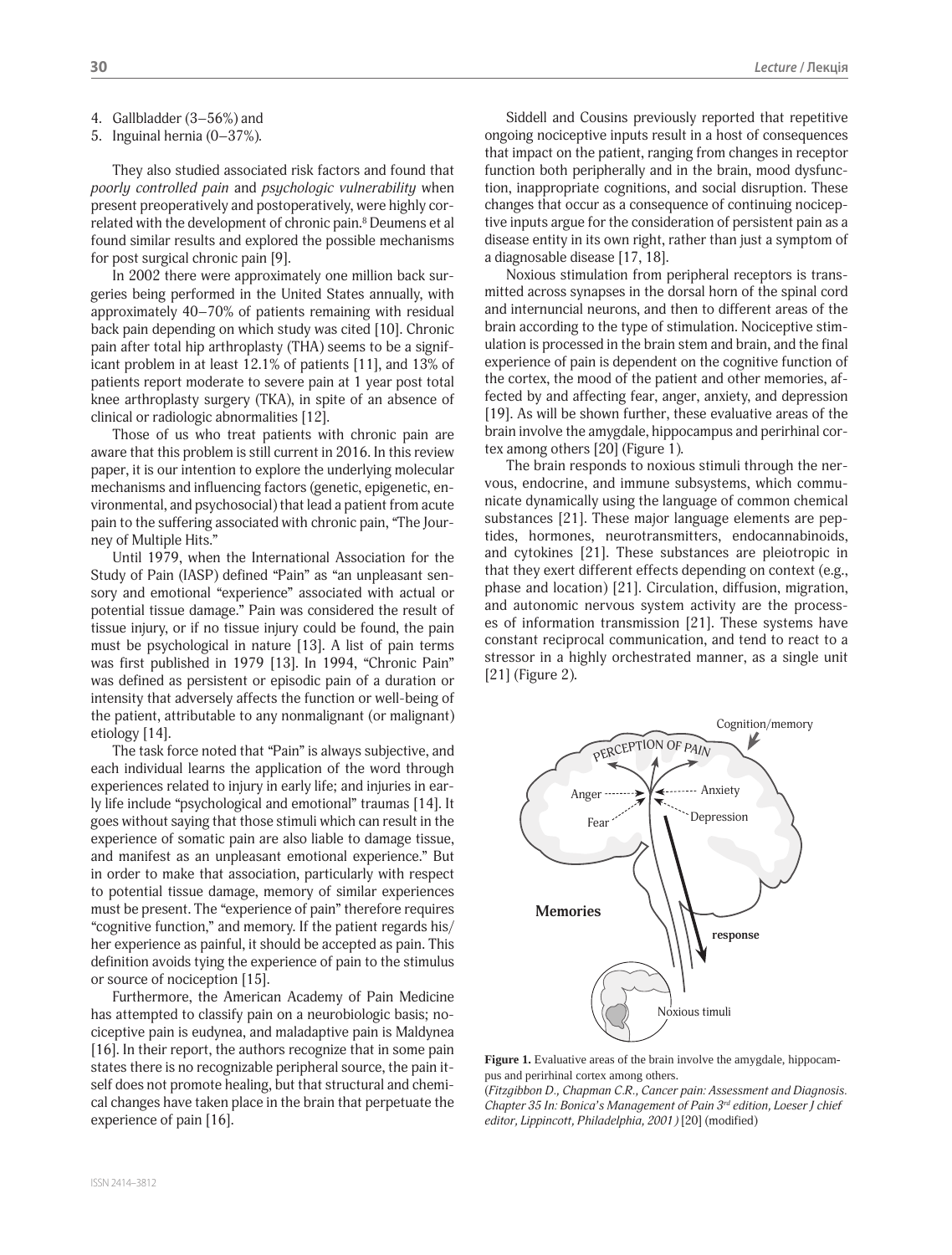

**Figure 2.** The relationship between the three systems described previously [21, 29].

*(Modified from Chapmanert C.R., Tuckett R.P., and Song C.W.)*

In humans, a healthy stress response, through activation of the hypothalamo–pituitary–adrenal axis (HPA), will initiate a cascade of adaptive responses aimed at enhanced cognitive performance and modified cardiovascular and immune functions [22]. Activation of the HPA axis and the sensation of acute pain after tissue damage are two highly functional and protective responses necessary for survival, that allow the individual to focus attention toward the tissue damage, and if necessary take evasive action (fight or flight), or seek help [22]. This is coordinated with the sympatho-adrenomedullary axis (SMA) which releases adrenaline when activated [23].

In contrast, in states of chronic stress and chronic pain the HPA axis becomes dysfunctional resulting in either hyper or hypocortisolemia. Either of these conditions can result in changes in mood, pain, and depression [22]. Thus as indicated previously, acute tissue injury activates an ensemble of interdependent nervous, endocrine, and immune processes that operate in concert and comprise a "supersystem." Some chronic pain conditions result from the "supersystem" dysregulation. Individuals vary and are vulnerable to dysregulation due to the unique interactions of genetic, epigenetic, and environmental factors and experiences in the past that characterize each person [21]. This could be referred to as the "Theory of multiple hits" as described by Buchheit, Van de Van, and Shaw [24].

Phylogenetically, the immune and central nervous systems display striking similarities. Both systems show a remarkable degree of cell diversity. Both possess memory characteristics that do not exist in other systems. Both systems serve functions of adaptation, defense, and homeostasis. Both relate the organism to an often-hostile environment [25]. This view of immune-neuro-endocrine interactions as a "supersystem" network allows us to assume that the degree

of activity of the network can be changed by stimuli acting at or generated from any of its components, e.g. antigens at the level of the immune system, psycho-social stimuli at the level of the CNS, and cumulative epigenetic responses. This will have consequences for both immune responses, behavior, "and the pain experience." [26].

There are tests such as the McGill Pain Questionnaire that can separate out affective from somatic components, which can assist with therapy [27]. It is also well known that depressed patients can manifest chronic pain conditions that are poorly localized to any peripheral source [28]. Further along in this review we will be exploring how peripheral injury can lead to central sensitization at the spinal cord level with subsequent changes in the brain, and how these brain alterations can feedback to the body, enhancing the pain experience instead of moderating or modulating the pain experience.

In chronic pain states there is often the absence of the "normal" physiologic indicators of acute pain such as tachycardia, hypertension, and diaphoresis. Yet there may be hyperpathia, allodynea, hyperalgesia in the absence of any physical findings of tissue injury. Patients can be smiling and at the same time tell you they are experiencing excruciating pain. As depicted in Figure 3, it becomes clear immediately that there is a fundamental difference between acute pain and chronic pain.

The sympathetic response permits the brain to monitor the external world continuously, manipulate and integrate input information, then output appropriate information to particular brain areas [29, 30]. The sympathetic nervous system is involved in coordinated regulation of body functions under different conditions [31]. It is clear that under non-pathological conditions, stimulation of the efferent sympathetic nervous system does not cause pain because these neurons have no effect on the receptive properties of primary afferent neurons [31]. If efferent sympathetic stimulation lead to afferent sympathetic mediated pain, then all animals would be in "pain" any time the body experienced stress. In fact the opposite actually occurs.

It has been shown, for example, that the mild stress of exercise causes neurogenesis, or the creation of new neu-



**Figure 3.** "The Scream" with smiling eyes. *(Modified from "The Scream" a painting by Edvard Munch 1910)*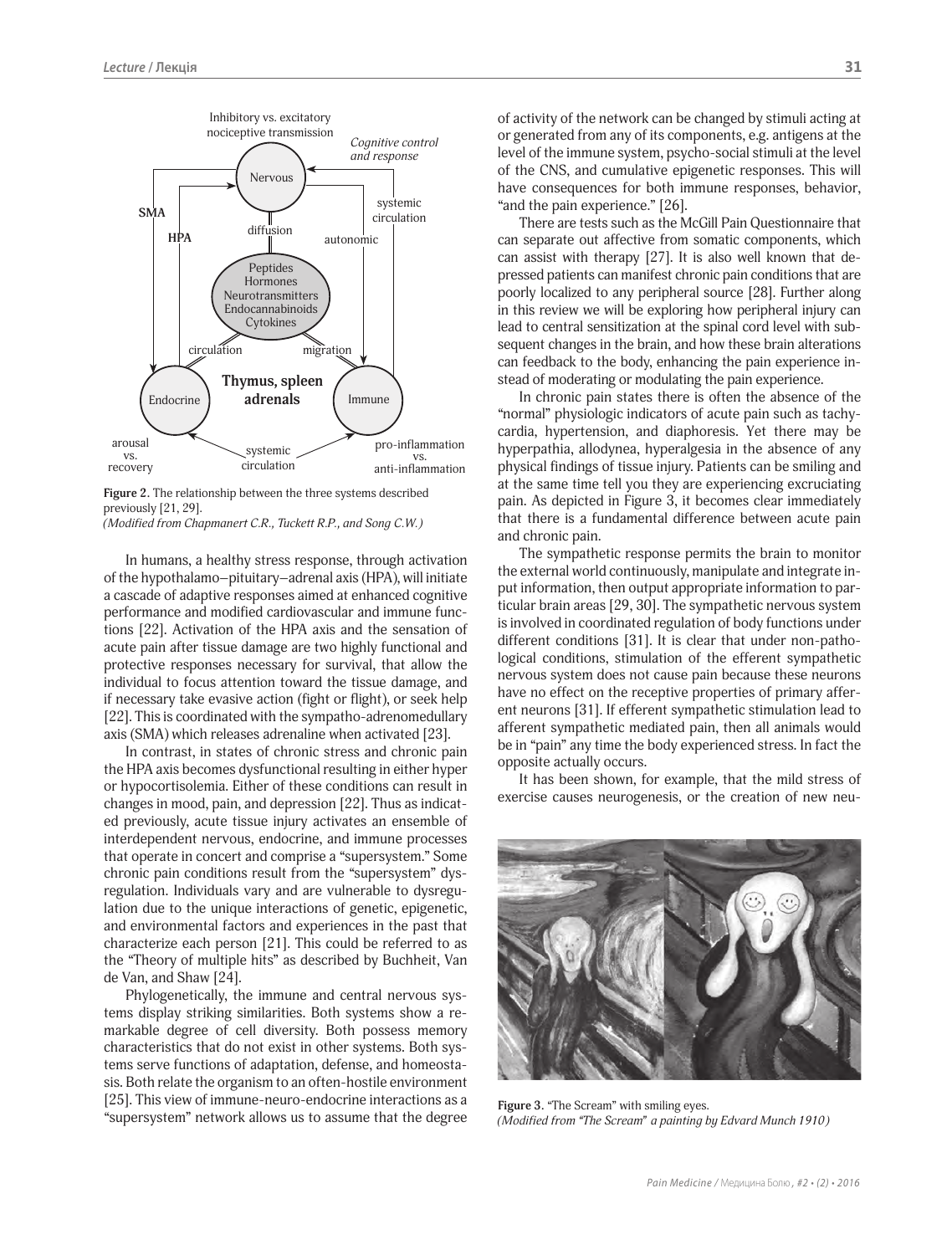rons. The new neurons are created in the hippocampus, the center of learning and memory in the brain [32].At a cellular level, it is possible that the mild stress generated by exercise stimulates an influx of calcium, which activates transcription factors in existing hippocampus neurons. The transcription factors initiate the expression of the Brain-Derived Neurotrophic Factor (BDNF) Gene, creating BDNF regulated proteins that act to promote neurogenesis [33, 34].

Thus the generation of BDNF is a protective response to stress, and BDNF acts not only to generate new neurons, but also to protect existing neurons and to promote synaptic plasticity: the efficiency of signal transmission across the synaptic cleft between neurons, generally considered the basis of learning and memory [32, 33, 35].However, BDNF's effects are more than protective, they are also reparative. For example, in a comparison between sedentary and active mice, scientists found that active mice regenerated more sciatic axons post-injury than sedentary mice. This effect was not observed when the active mice were injected with a neurotrophin-blocking agent, indicating that exercise stimulates injured neurons to regenerate axons via neurotrophin-signaling mechanisms, (BDNF) [35, 36].

This reparative effect is particularly relevant to humans because the brain starts to lose nerve tissue beginning at age 30. Aerobic exercise reinforces neural connections by increasing the number of dendrite connections between neurons, creating a denser network, which is then better able to process and store information [35, 36, 37]. Under conditions of injury however, the concerted actions of the sensory and sympathetic systems are disrupted, leading to abnormal sensations and dysregulation of peripheral tissues [38, 39].

How does this happen? The sympathetic nervous system (SNS) and pain interact on many levels of the neuraxis. In healthy subjects, activation of the SNS in the brain usually suppresses pain mainly by descending inhibition of nociceptive transmission at the spinal cord. Furthermore, some experimental data even suggest that the SNS might control peripheral inflammation and nociceptive activation [40]. However, even subtle changes in pathophysiology can dramatically change the effect of SNS on pain, and vice versa.

In the periphery, inflammation or nociceptive activation can reverse descending inhibition, to spinal facilitation, and the awareness of all these changes will induce anxiety, which further amplifies pain perception, affects pain behavior, and depresses mood. Unraveling the detailed molecular mechanisms of how this interaction of the SNS and pain is established in health and disease will help us to treat pain more successfully in the future [41].

Some patients who suffer even minor injuries develop long lasting pain conditions with significant psychological suffering. Complex Regional Pain Syndrome (CRPS) Type I is such a condition. Previously known as reflex sympathetic dystrophy among other names, physicians traditionally ascribed CRPS to dysfunction or hyperactivity of the sympathetic nervous system. Terms such as sympathetic maintained pain (SMP) and sympathetic independent pain (SIP) are used to describe the patient's condition based mainly upon the patient's response to procedures and interventions that blocked sympathetic innervation to the affected limb [42].

Wahren and Torebjörk concluded that sympathetic effects on allodynia are peripheral in nature [43].

Koltzenberg, Torebjörk and Wahren (1994) concluded that it was necessary to use a multi axial approach to classifying neuropathic pain syndromes, e.g. classifying disorders by sensory abnormalities in the nature of ongoing pain, presence or absence of thermal, chemical, or mechanical hyperalgesia [44]. This is not unlike the conclusions of Veldman and his associates [45].

Meller and Gebhart presented data which demonstrated that thermal hyperalgesia was dependant on activation of NMDA receptors, opening of calcium channels, production of PKC, generation of nitric oxide synthase (NOS), and accumulation of nitric oxide (NO). Mechanical hyperalgesia, on the other hand, resulted from AMPA and metabotropic receptor activation, influx of calcium, generation of phospholipase  $A_2$ , cyclooxygenase, and Arachidonic acid [46].

Mechanical hyperalgesia was probably the predominant clinical feature associated with tissue damage and or inflammation [46]. Primary hyperalgesia was therefore a peripheral event, whereas secondary hyperalgesia was a central event (the result of wind-up). Meller and Gebhart also felt it was probably not possible to develop a single drug or treatment that could relieve both mechanical and thermal hyperalgesia [46].

There is evidence that after nerve injury such as sciatic nerve ligation, noradrenergic axons sprout into the dorsal root ganglion (DRG) and that stimulation can activate primary afferents by stimulation of the cell bodies [47, 48, 49]. This could lead to allodynia and hyperalgesia [31, 50] It is believed that adrenoceptors either appear de novo, or are uncovered and/or upregulated in response to tissue injury or nerve injury [51]. The new adrenoreceptors might also be produced or generated in the cell body and translocated towards the peripheral terminal as well as towards the central terminal [52]. Prevention of regeneration may occur due to scarring at the original lesion site [31].

Nociceptive inputs from peripherally injured sites, whether mechanical, thermal, cold, or chemical injury, enter the spinal dorsal horn through transmission in primary afferent fibers that synapse onto transmission interneurons [53]. As shown in Figure 4, the projection fibers ascend through the contralateral spinothalamic tract and travel to the thalamus and are distributed to various parts of the brain for cognitive evaluation of pain. Descending pain modulation is mediated through projections to the peri-acquaductal grey (PAG), which also receives inputs from other sites, including the hypothalamus and communicates with the rostral ventro-medial medulla (RVM), which includes the nucleus raphe magnus (NRM) as well as other medullary nuclei that send descending projections to the spinal dorsal horn through the dorsal lateral funiculus (DLF), [17] (Figure 5). The locus coeruleus (LC) also receives inputs from the PAG, communicates with the RVM, and sends descending noradrenergic inhibitory projections to the spinal cord. [55–66].

As shown in figure 4, the NRM receives descending afferents not only from the PAG, but also from the paraventricular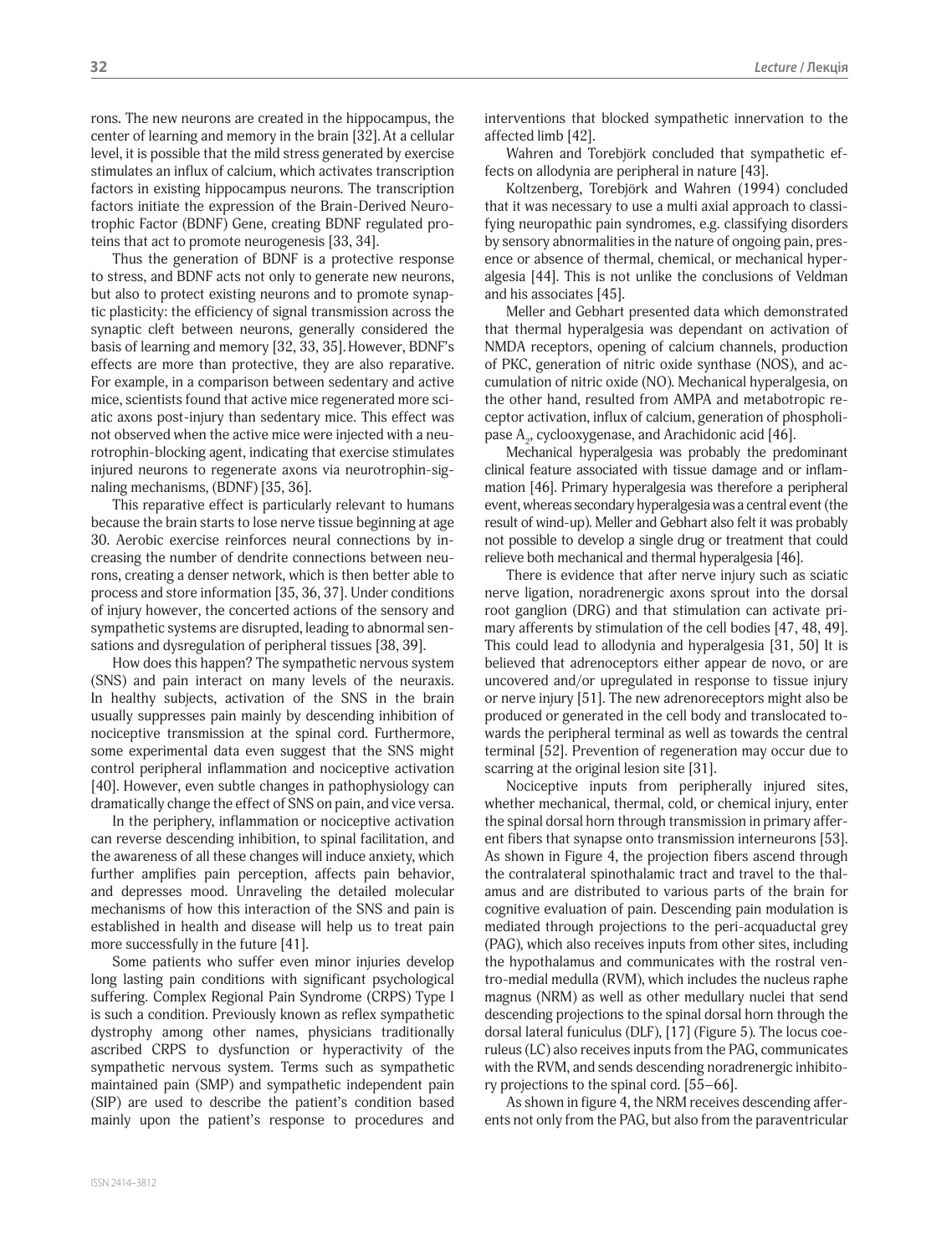

Figure 4. The "Pain matrix".

*(Modified from Price D.D. [66] and Peyron R., Laurant B., Garcia-Larrea L. [67]). Editorial comment: redesigned for publishing purposes*

hypothalamic nucleus, central nucleus of the amygdala, lateral hypothalamic area, parvocellular reticular nucleus and the prelimbic, infralimbic, medial and lateral precentral cortices. All of these brain areas influence the main function of the NRM, which again is part of the (RVM) [55, 66, 67].

Efferent PAG connections to the NRM are activated when stimulated by opioids (endogenous or exogenous) [56], (Figures 5, 6). The NRM sends projections to the dorsal horn which either inhibit of facilitate nociception. The NRM also releases serotonin when stimulated. Raphe-spinal neurons



**Figure 5.** Efferent PAG connections to the NRM are activated when stimulated by opioids (endogenous or exogenous). *(Modified from Siddall P.J. and Cousins M.J. [68]). Editorial comment: redesigned for publishing purposes*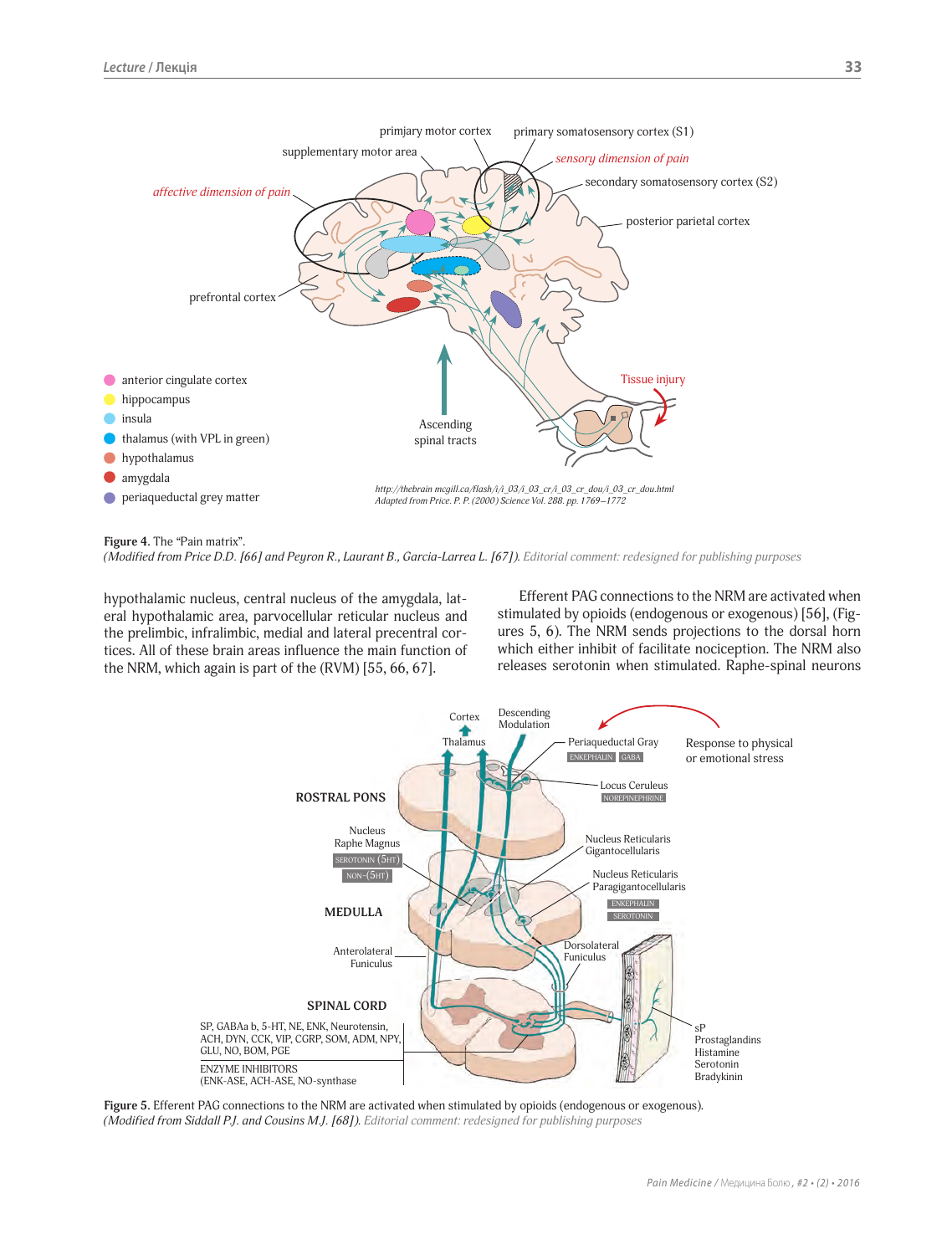

Fields et al, Annual Rev Neurosci, 1991, 14:219-45 (modified) Fields, et al in Bonica's Management of Pain, 3<sup>rd</sup> edition, 2001, page 133 (modified)

**Figure 6.** Schematic of relationship of the PAG to the RVM and modulation of dorsal horn nociception. *(Modified from Fields)* [57, 58] *Editorial comment: redesigned for publishing purposes*

project to enkephalin releasing interneurons in the dorsal horn of the spinal cord [57].

As shown in figure 6, in the absence of stress stimulation, the RVM sends projections to the dorsal horn of the spinal cord, which can either facilitate (On Cells) or inhibit (OFF Cells) nociceptive input as described by Fields et al. [58]. Therefore, the RVM can both positively and negatively modulate nociceptive inputs and provide for an endogenous pain regulatory system [69]. All of this seems to indicate that the NRM must also be part of the endogenous opiate system, and acts to inhibit pain in the spinal cord. So why does this endogenous analgesic system fail in chronic neuropathic pain?

Aristotle (384–322 BC) taught that the Brain had no direct function in sensory perception, and that the Heart was the seat of emotions [7]. The Aristotelian concept of the five senses, and pain as a "passion of the soul" felt in the heart, prevailed for 23 centuries [7].

2000 years after Aristotle and nearly 400 years ago, Rene´ Descartes proposed a model of pain perception that characterized pain as a purely physical phenomenon, devoid of psychological influence. As depicted in his drawing (figure 7) (Descartes), an injurious stimulus would be transmitted to the brain, and that the response to this "Hurt" would be proportional to the intensity of the stimulus and was separate from cognitive control of the "Mind." [69]

But what Descartes did not appreciate was that the biopsychomotor model of pain suggests that in addition to the sensory component of the pain system, it will be important to consider two main intra-individual behavioral systems: the communicative behavior system and the protective behavior system. This is shown in the modified version of Descartes' L'Homme as modified from Sullivan.



**Figure 7.** René Descartes' model of pain perception taken from De Homine, Leyden: Moyardis and Leffen 1662 *(modified from Sullivan) [69]*

In their article Watson and Williams, analyze the Noble Prize winning work of Sir John Eccles in defining how "The Mind" responds to stimuli of all kinds and defines the response of the body and the emotions [70]. Watson and Williams report that Eccles' approach to the problem is found in his (Eccles) concept of "mental units": Eccles proposed [71]. The hypothesis that all mental events and experiences, in fact the whole of the outer and inner sensory experiences, are a composite of elemental or unitary mental experiences at all levels of intensity. Each of these mental units is reciprocal-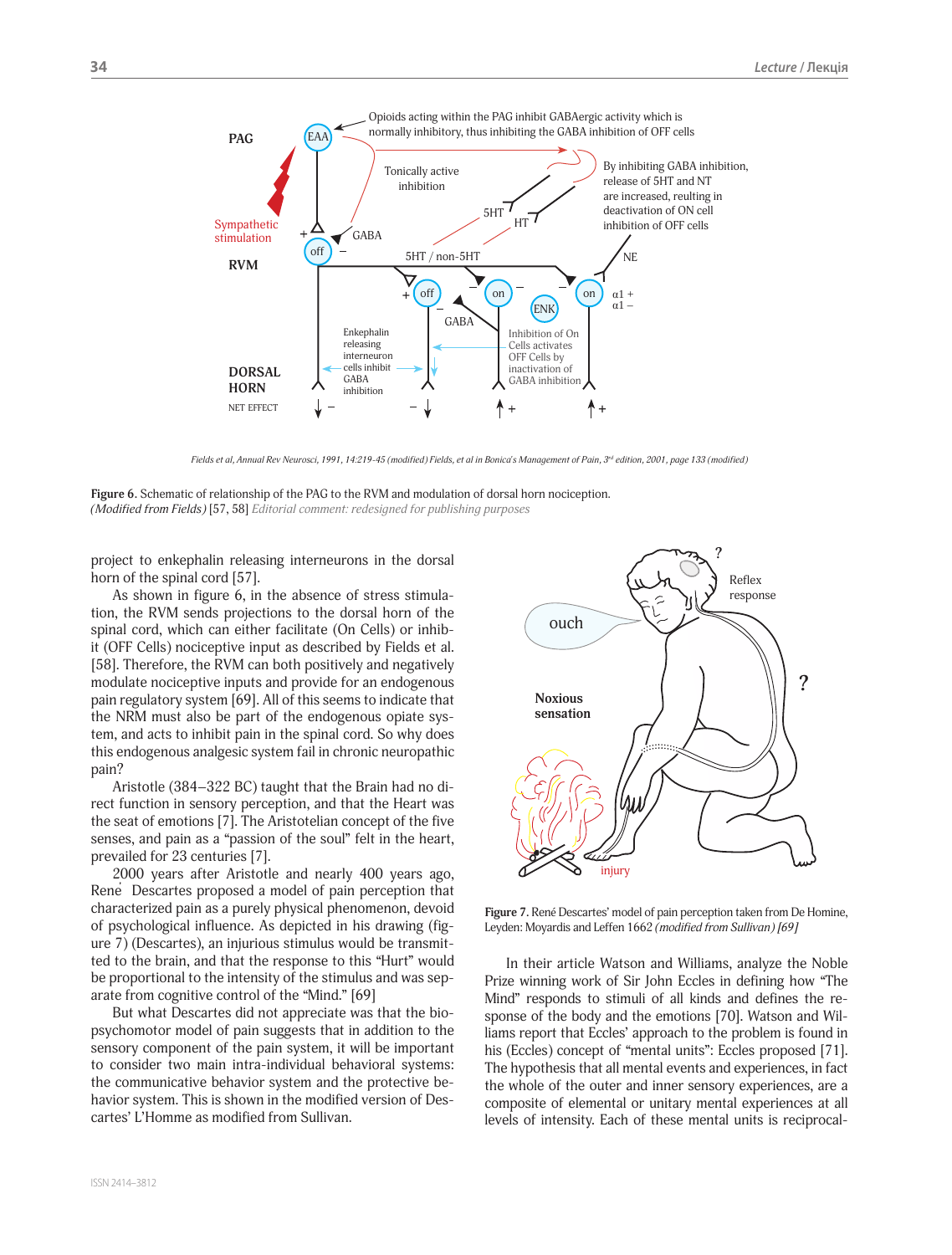

Figure 8. A biopsychomotor model of pain. The noxious stimulus produces not only the reflexive withdrawal, but also the cognitive experience of pain resulting in a change in behavior which increases the probability of survival but also illicit a social response. Without an adaptive behavioral response, Sullivan concludes there would be no use for a nociceptive system, much like a fire station without firemen [69]. Even the fear of getting burned would result in the same response if the individual had experienced a burn injury in the past. *(Modified from Sullivan)*

ly linked in some unitary manner to a dendron [(a bundle of dendrites)].

Appropriately we name these proposed mental units 'psychons.' Psychons are not perceptual paths to experiences. They are the experiences in all their diversity and uniqueness. There could be millions of psychons each linked uniquely to the millions of dendrons. It is hypothesized that it is the very nature of psychons to link together in providing a unified experience [72].

As described by Eccles: "[The word "self"] will be used to connote an experienced unity that derives from a linking by memory of conscious states that are experienced at widely different times and spread over a lifetime. Thus, in order that a 'self' may exist there must be some continuity of mental experiences and, articularly, continuity bridging gaps of unconsciousness. For example, the continuity of our 'self' is resumed after sleep, anaesthesia, and the temporary amnesias of concussion and convulsions" [70]. Quantum theory allows the possibility that conscious mental acts can influence brain behavior [71, 72, 73]. This is an important concept that will be addressed further in this review.

# **As presented previously, the IASP has**  defined "Pain": but what is the actual **experience of pain?**

If the presumption is that "pain" is something that "hurts," then we immediately recognize that there are many types of "pain."

- 1. A broken arm hurts (acute pain);
- 2. A sun burn hurts (allodynia, hyperalgesia);
- 3. A kidney stone hurts (visceral pain);
- 4. A heart attack hurts (ischemic pain);
- 5. An amputated leg hurts (phantom pain);
- 6. A death in the family hurts (broken heart);
- 7. Chronic pain hurts all the time (with or without continued pathology).

As stated earlier, pain is therefore always subjective, and requires cognitive function to be experienced. Engel in his classic paper written in 1959 introduced the concept of "pain memories," in that the experience of pain permits the individ-



Figure 9. The 5 senses plus pain. Editorial comment: redesigned for publishing purposes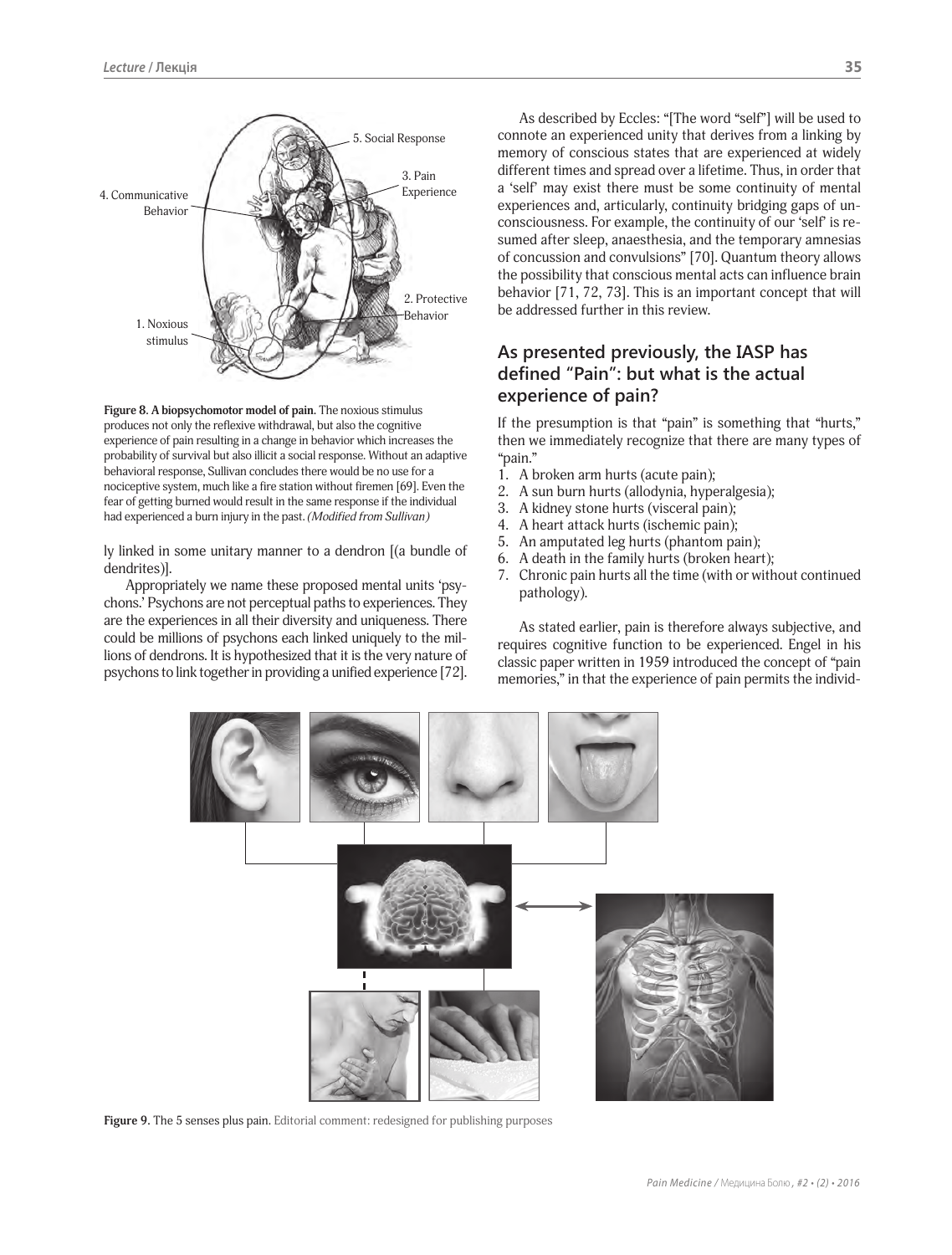ual to recognize bodily injury or environmental situations that can cause injury and therefore cause pain [28]. This is similar to the Sullivan's modified biopsychomotor model of pain [69].

In figure 9, the classic 5 senses, vision, hearing, taste, smell, and touch are shown, all serve to teach the brain about its' environment. The brain receives information and interprets that information based on its' memories of similar stimuli received from similar parts of the body as harmful (painful) or pleasurable, and reacts accordingly.

However, there is a 6th sense. The ability to sense tissue injury is the most important of our senses. Children born without the ability to sense tissue injury usually die before their teens because they are unable to protect themselves. They have no experience of pain [74].

In their review, Tau and Peterson report that during prenatal life genes are responsible for creating the architecture of the brain and nervous system [75]. The same genes are located in every cell of the body, but it is the Epigenetics of those genes that will determine how each cell will function. The cortex is the last to develop and very immature at birth. At birth, there is an excess of neurons, but they are not inter-connected. From the moment of birth onward, the brain actively constructs an internal model of the external world (through input from the senses), a picture of how the world works, and stores this information as memories, (Epigenetics). During the 1st month of life, 40,000 synapses per second are formed in the brain. This is genetically regulated for the first 3 years of life, (referred to as synaptic overgrowth connections). After this, the density remains constant though some continue to form and grow (neurogenesis) and some die (apoptosis) [75].

During pre-adolescence another increase in synaptic formation occurs. From adolescence until age 25, the brain becomes a reconstruction site. Connections important for self-regulation (in the prefrontal cortex) are being remodeled. This is important for a sense of "wholeness" [76]. But it also causes personal turbulence and is susceptible to stress (i.e., abuse) and toxins (like alcohol and drugs) during these years which affects the rest of one's life. These multiple "hits" reinforce the synapses of memory. The mind changes the brain (throughout life). Where brain activation occurs, synapses happen. When one pays attention and focuses the mind, neural firing occurs and brain structure changes (synapses are formed). Human connections impact neural connections, ongoing experiences and learning include the interpersonal ones [27, 77].

Event memories are recorded in the hippocampus and separated according to importance and detail to facilitate recall. To avoid interference, the finest scale memories are distributed at the back of the hippocampus and the coarser memories at the front of the hippocampus [78]. Fear memories seem to be encoded in the lateral amygdola [79].

### **Cortical Memory**

Verney in his comprehensive review article presents the current understanding of memory formation [80]. He cites the work of Eric Kandel who during his Nobel Prize acceptance lecture described memory as "the pattern of functional interconnections of cells." Short-term memory involves increased levels of neurotransmitters at the synapses, the communication sites between nerve cells, and long-term memory requires changes in the levels of proteins in the synapse [81]. This seems to be the extension of Eccles' work on the concepts of dendrons and psychons. [70, 71, 72].

There are about 160,000 Km of nerve fibers that make up the white matter of the adult brain that connect the various components of the "mind," giving rise to everything we think, feel, and perceive [82]. Each Neuron has about 10,000 synapses in a volume of 1000 cubic microns. Each neuron makes connection with only 1 other specific neuron. Wedden and Wald have mapped the brains of six people, charting the activity of 20,000 protein-coding genes at 700 sites within each brain [82]. They estimate that 84% of all the genes in our DNA become active somewhere in the adult brain. In each of the 700 sites the neurons switch on a distinct collection of genes [82].

In comparing two regions of the brains, they compared 1000 genes that are already known to be important for neuron function, and they found that those genes were active in each brain in the same locations. Thus, it seems that the brain has a genetic landscape with special combinations of genes carrying out tasks in different locations. The secret of many diseases of the brain, including chronic pain, may be hiding in that landscape, as certain genes shut down or switch on abnormally, Epigenetics [82].

Epigenetics is the study of transgenerational inheritable traits that do not stem from mutations to the underlying DNA structure that influence phenotypic expression, and are potentially reversible. Epigenetic influences may reflect environmental pressure on an individual or on an individual's ancestors [83]. Such changes in gene expression occur through the methylation of DNA, the post-translational modifications of histone proteins, and RNA-based silencing of those histones [84]. Epigenetic influences not only stem from the environment; like genetic influences, they may interact with the environment. Unlike genetic influences, they are unstable and may alter with environmental change including in principle therapeutic intervention [83, 85].

MicroRNAs (miRs) are endogenous, noncoding RNA molecules that act to regulate nearly every cellular process through inhibition of target messenger RNA expression. The mature microRNA then combines with the RNAinduced silencing complex and interacts with its target to induce gene silencing through target mRNA degradation or translational repression, which may result in a Chronic Pain state [86].

Thus, these newly identified noncoding RNAs govern gene expression. Peripheral noxious stimuli can drive expressional changes in these noncoding RNAs and these changes are associated with pain hypersensitivity under chronic pain conditions [87]. Lutz et al present current evidence for the mechanism of peripheral inflammation and nerve injury inducing changes in the expression of two types of noncoding RNAs, microRNAs and Kcna2 antisense RNAs, in pain-related regions, particularly in the dorsal root ganglion which will have importance in our later discussion of central sensitization [87].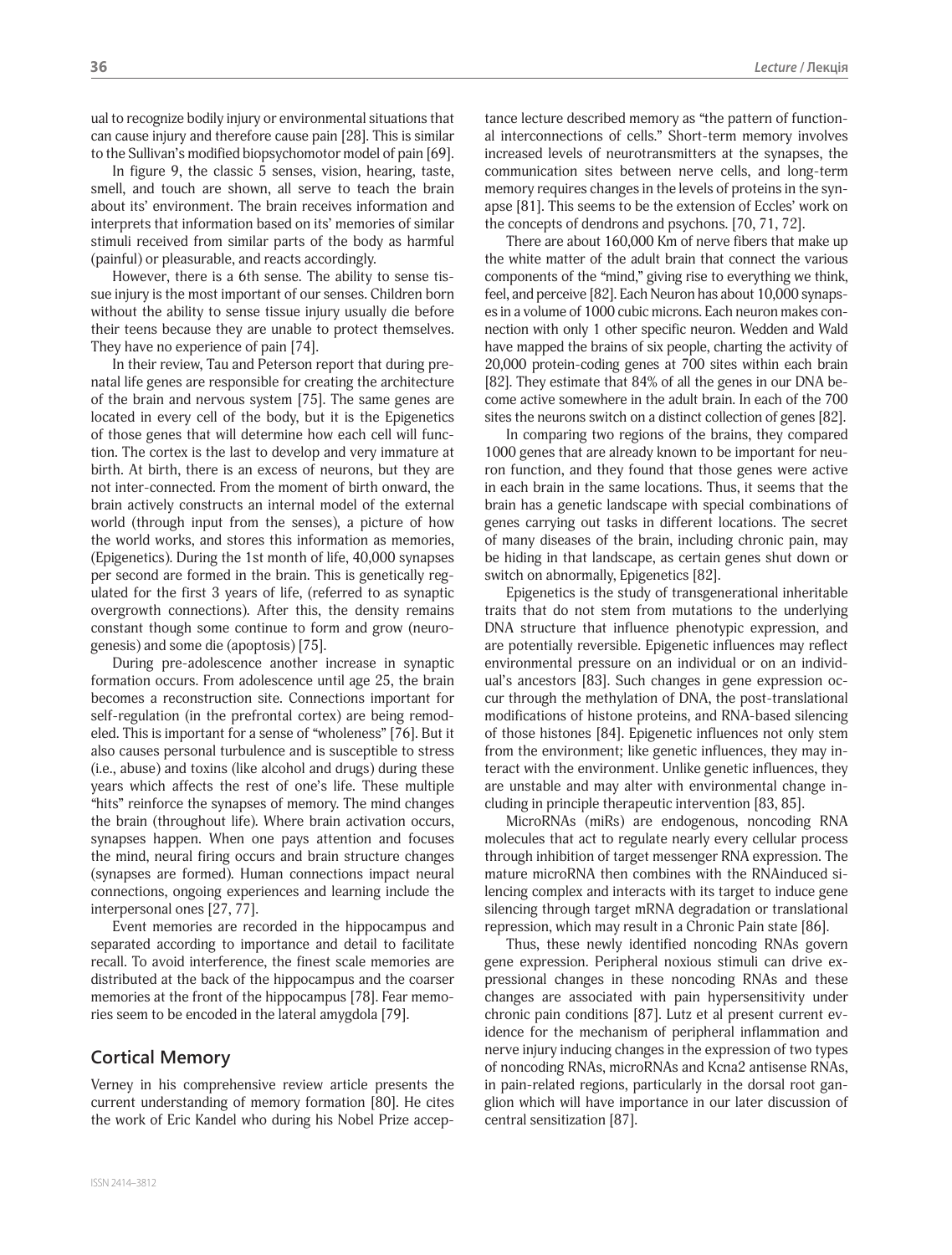

Image in the public domain uploaded from: http://upload.wikimedia.org/wikipedia/ commons/7/72/Neuron-figure-notext.svg, the original image from Nicolas Rougier. (Stiles J, Jernigan TL. The basics of brain development. Neuropsychol Rev. 2010; 20(4): 327–348.)89

(Atmanspacher, Harald, "Quantum Approaches to Consciousness", The Stanford Encyclopedia of Philosophy (summer 2015 Edition), Edward N. Zalta (ed.), URL = <http://plato.stanford.edu/ archives/sum2015/entries/qt-consciousness/>.)90 modified



Genetic and epigenetic factors may affect individual differences in pain sensitivity through synthesis and function of proteins affecting the plasticity of the CNS with tissue remodeling after injury, appearance of catecholamine metabolizing enzymes such as catachol-O-methyl transferase (COMT), and production of pro-inflammatory cytokines. Altered pain sensitivity may also be due to differences in genetic opioid receptor subtypes, and therefore the efficacy of opioids and other analgesic drugs in individual patients [83].

However, information must reach the cells of the central nervous system and the brain in order to form the synapses that lead to the participation of those cells in protein production. Synapses grow stronger because of the incoming signals from all our senses, initiating the production of specific proteins in the cells, BDNF for example [88]. These proteins not only build up the synapse but also encode memories. As Verney points out, physical exercise leads to greater muscle mass through a production of new proteins, so do experiences build memories in synapses, potentially whole neural networks and brain regions [80].

We know a lot about the anatomy of nerve fibers and the brain. In figure 10, the gross anatomy of a neuron is depicted, and the balance between inhibitory and excitatory connections among neurons [89, 90]. Each neuron has a single large axon. At the distal tip of the axon is a growth cone that serves to guide the axon to targeted brain regions. Once the axon reaches the target site, synapses, or points of connection, form between the axon and the target neuron. The synapse allows electrochemical signals to be transmitted to the target neuron. Each neuron also has a complex arbor of dendrites that receive information from other neurons. When an activating signal arrives at a synapse, there is a release of chemical transmitter which activates the postsynaptic receptor of a neuron which can be inhibitory or stimulating based on the balance of the incoming signals [90].

The back of brain is mainly involved in receiving signals of perception. The top of brain governs movement, and the front of brain is where thinking occurs. Nevertheless, in order to carry out their respective functions, these brain regions must first receive information upon which to respond. Mandal points out that the thalamus is a vital structure lying deep within the brain that has several important functions [91].

There are extensive nerve networks that send signals all around the structures of the brain including the cerebral cortex. As shown previously in figures 4 and further in figures 10 and 11, the thalamus is involved in sensory and motor signal relay and the regulation of consciousness and sleep. Aside from sense of smell, all other sensory processes involve a thalamic nucleus receiving a sensory signal which is then directed to the relevant cortical area. The thalamus also plays a role in controlling the motor systems of the brain which are responsible for voluntary bodily movement and coordination [91].

As stated earlier, the most current neuroscientific view is that memories are encoded in nerve cells and their synapses by the production of particular proteins. Both shortterm and long-term memories reside in different parts of the brain. If you were to stimulate one area of the brain such as the occipital cortex at the back of the brain with a tiny electrical probe you would trigger visual memories; the left temporal area at the side of the brain might produce speech sounds, words, phrases, etc. Related memories are stored in adjoining synapses. The larger the area stimulated the more complete the memory becomes [92].

In the process of transmission, synapses grow stronger as a result of the incoming signals initiating the production of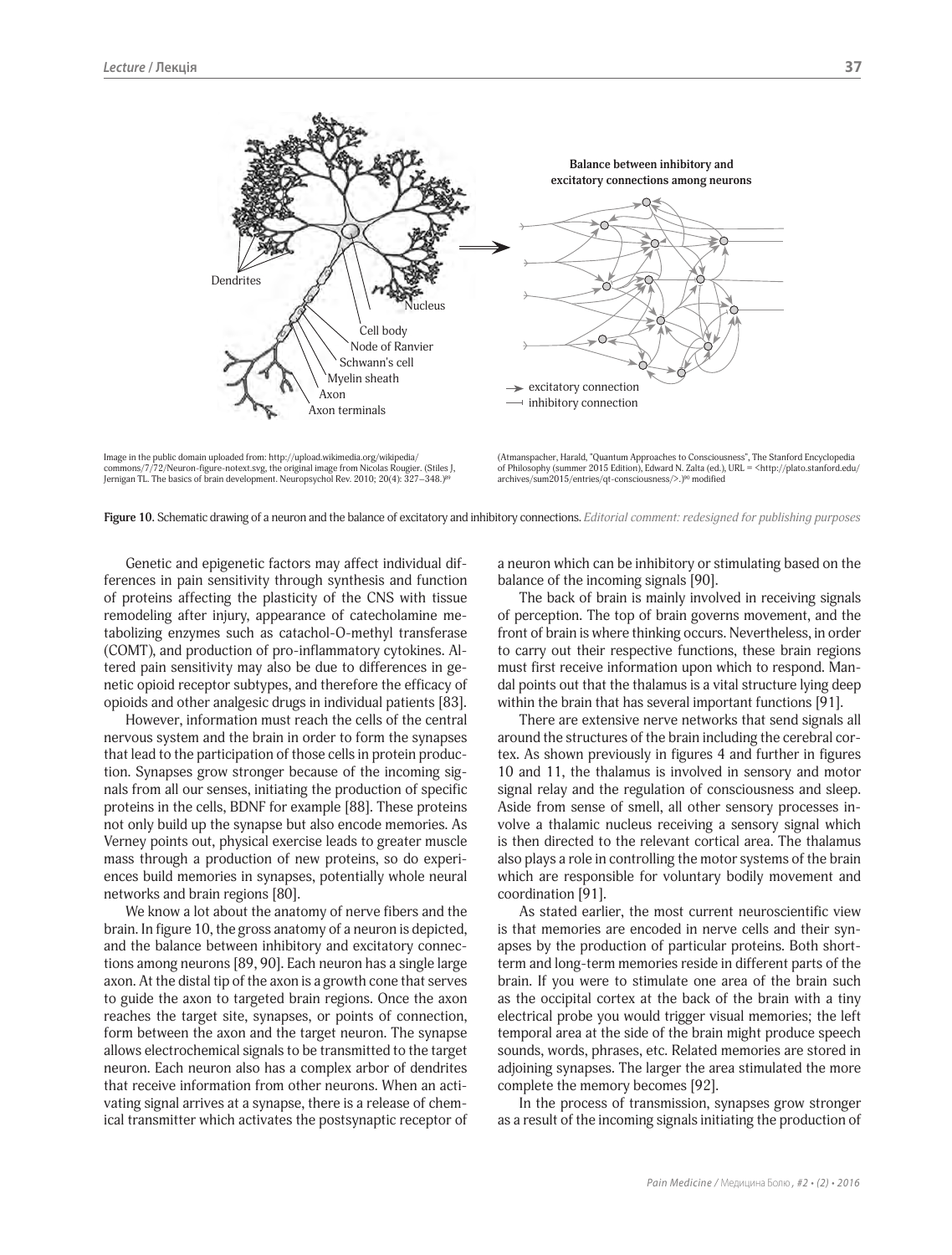specific proteins in the cells.92 These proteins not only build up the synapse but also encode memories. Just as physical exercise leads to greater muscle mass through a production of new proteins, so experience builds memories in synapses, potentially whole neural networks and brain regions [93, 94, 95, 96, 97].

The frontal cortex can tap into the sensory information immediately for use as a short-term, or working, memory. New neural connections then grow in the hippocampus and areas of the medial temporal lobes. These new connections strengthen the brain's existing circuitry – changing the number of synaptic connections – which leads to long-term memory. When permanent changes in the neural connections are maintained throughout the brain, the long-term memory remains [94, 95, 96, 97, 98].

Information, depending on its type, takes up permanent residence in brain regions involved in processing the original experience. Which region of the brain is involved depends on the type of experience. If the information is spatial, then the hippocampus region will be involved; if the information is emotional, then the amygdala will have the primary involvement of processing. The hippocampus and cortical brain regions then help with long-term memory retrieval when sensory information or emotions trigger that memory [94, 95, 96, 97].

The hippocampus is part of the limbic system. This system is located in the brain's medial temporal lobe, near the center of the brain. The hippocampus is involved in the storage of long-term memory, which includes all past knowledge and experiences. In particular, the hippocampus plays a primary role in declarative memory, the type of memory involving things that can be purposely recalled, such as facts or events. The hippocampus is not involved with short-term memory or procedural memory types (memory of how to do motor actions, like walking). These are primarily handled by the cortex and the cerebellum. Those that have lost function or had removed major portions of the limbic system but still have the hippocampus, have only long-term memory and cannot record any new memories or functions [99].

The reticular formation is a set of interconnected nuclei that are located throughout the brain stem. Its dorsal tegmental nuclei are in the midbrain while its central tegmental nuclei are in the pons, and its central and inferior nuclei are found in the medulla (Figure 11). The reticular formation has two components [100].

The ascending reticular formation is also called the reticular activating system. It is responsible for the sleep-wake cycle, thus mediating various levels of alertness. This part of the reticular system projects to the mid-line group of the thalamus, which also plays a role in wakefulness. From there, information is sent to the cortex [100].

The descending reticular formation is involved in posture and equilibrium as well as autonomic nervous system activity. It receives information from the hypothalamus. The descending reticular formation also plays a role in motor movement. The descending reticular nuclei in the brain are involved in reflexive behavior such as coughing, chewing, swallowing and vomiting [100].

Thus, one role of the reticular formation is to provide activation of the cerebral cortex. The process of arousal is highly important because it serves to change excitability levels (i.e., prime the sensory [and other] neurons) of the cortex so that they will become more receptive to other sensory inputs that reach the cerebral cortex through the classical ascending sensory pathways.

The panel on the right are shown the ascending connections of the reticular formation and inputs into the reticular formation from lower levels of the central nervous system (Figure 11). The reticular formation receives spinoreticular fibers (shown in red). The ascending reticular fibers project either directly to the intralaminar nuclei (shown in red) or indirectly through an interneuron from the solitary nucleus to the dorsolateral pons first (shown in blue); neurons from intralaminar nuclei then project directly to the cortex (shown in red) or to specific thalamic nuclei, which then project to the cerebral cortex (not shown in this diagram). By either direct or indirect routes, inputs from the reticular formation can influence cortical activity and the transmission of sensory signals to the cortex.  $CN =$  cranial nerve [101, 102].

Figures 11 and 12 show the projections of stimulations from the spinal cord ariving through the reticular formation and being distributed appropriately to the varrious other parts of the limbic and cortical systems according to the nature of the stimulation [104]. After evaluation of the stimulation (comparing the stimulation to previous memories) appropriate responses are generated and distributed by the descending pathways. This would include responses to nociceptive stimulation or psychological stimulation [77].

From PET scan data, we have learned that pain: 1) is mediated by a distributed cerebral network; 2) there are network elements that are common among studies; 3) differences in the activation patterns in these different studies may reflect differences in the perception of different intensities and types of pain; 4) the pain-associated network develops sequentially over time [105]. So it is clear that the perception of tissue injury or potential tissue injury is perceived in the periphery, the noxious signal is transduced by nociceptors, and transmitted to the spinal cord. The initial segregation of the signal occurs at the level of the peripheral nociceptors and at the spinal cord.

Figure 13 shows that primary sensory neurons (Aβ, Aδ, and C fibers) have specific termination patterns in the spinal cord. Aβ fibers enter the spinal cord primarily penetrating to lamina IV and sending collaterals to the dorsal column. Aδ fibers terminate in laminas I and V. C fibers normally terminate in lamina II. Since Aβ fibers are large and myelinated, they transmit signals rapidly. Aβ fibers are partially myelinated and transmit signals at intermediate speed. C fibers are small, unmyelinated and therefore transmit signals slowly. Thus, the signals delivered by these fibers are separated by time and space, and thus allow the brain to distinguish different types of stimuli. (See Figure 12 modified from Woolf et al.) [106].

But Mannion et al, have shown that in neuropathic conditions C fibers may die out and the Aβ fibers sprout back to lamina II. Now the brain, receiving signals from Aβ fibers, which normally synapse with spinal cord interneurons that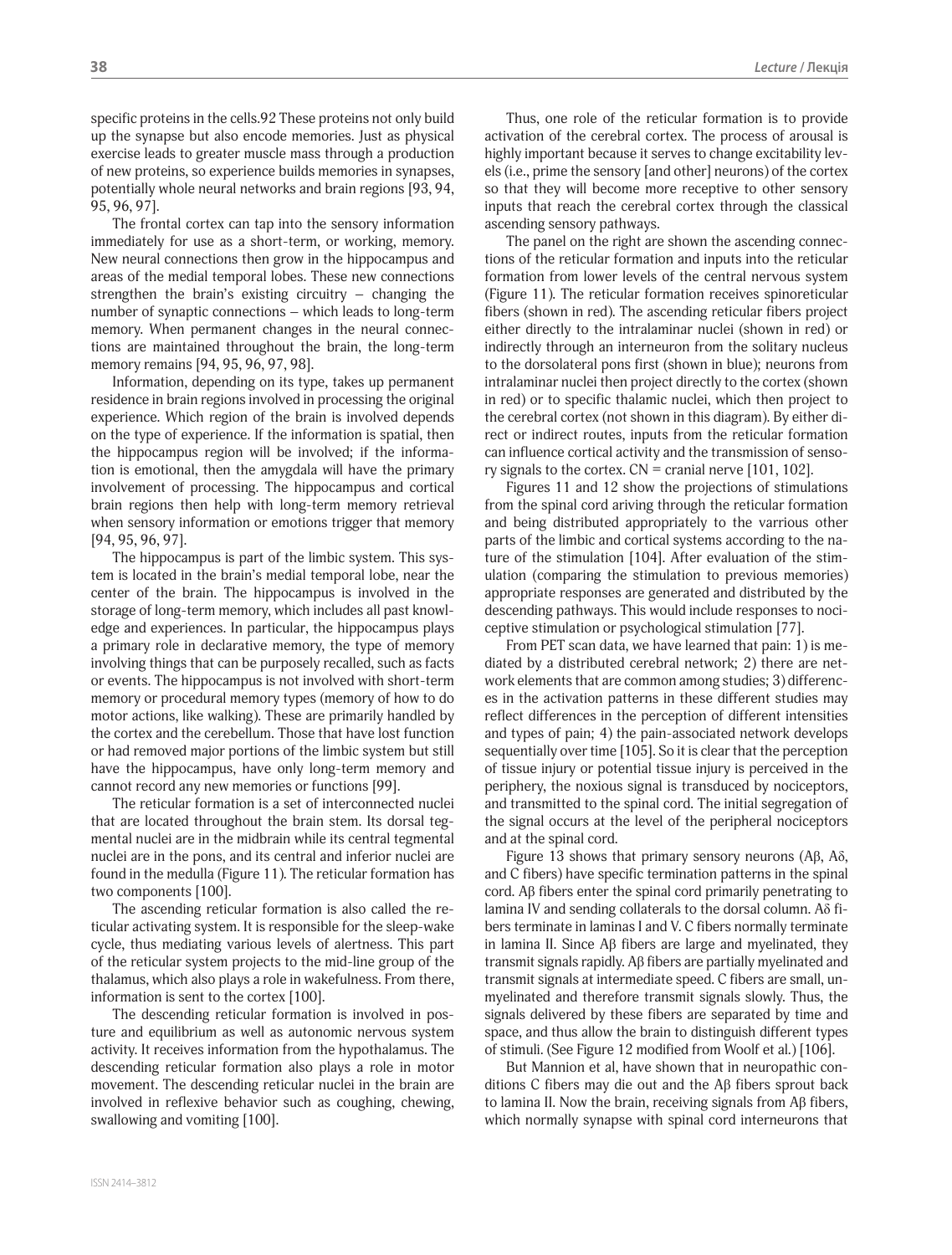

**Figure 11.** The relationship of the thalamus to the reticular activating system (small red and black arrows) and the other areas of the brain important to memory and pain are shown. *Editorial comment: redesigned for publishing purposes*



Figure 12. The figure demonstrates the relationship of the thalamus to other areas of the brain that are involved in assessing the significance of a sensory input from the periphery of the body and formulating a response to that stimulus. (Modified from Wilcox CE [103] et al.)

transmit non-nociceptive touch sensations; interprets the signals as if they were generated by Aδ or C fiber synapses, primary and secondary nociception in response to tissue injury and inflammation [107, 108].

On the other hand, Hughes et al did not corroborate sprouting of Aβ fibers into the superficial lamina II and I, [109] and opined that the enhancement of tactile inputs to neurons in the superficial laminas after nerve injury could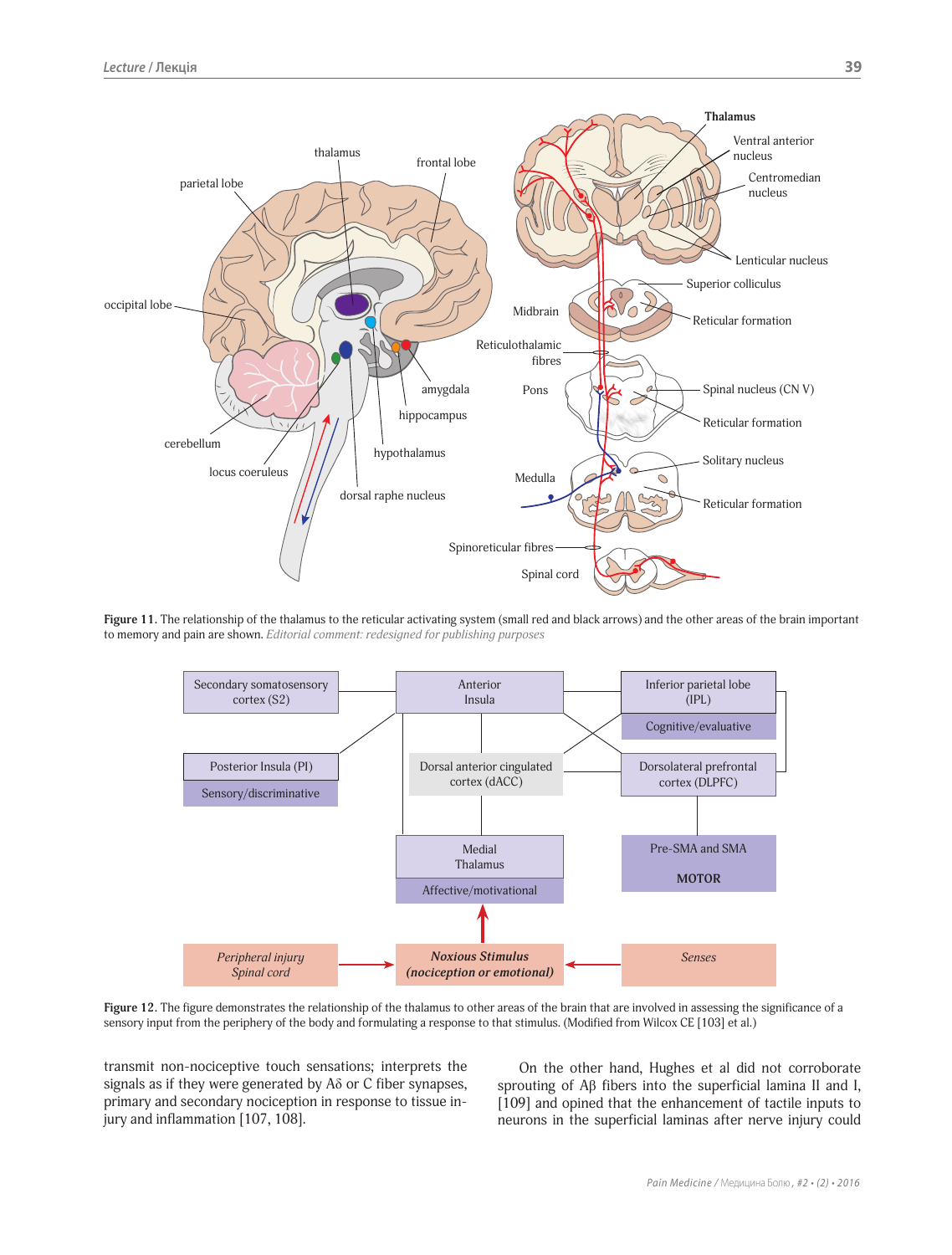

**Figure 13.** Nociceptive signals to the spinal cord are separated in time and space. *(Mannion R.J., Woolf C.J., Clin J Pain 2000; 16:S144-S156 (Modified)) [107] Editorial comment: redesigned for publishing purposes*

result from increased efficacy of glutamatergic transmission as proposed by Harris et al. [110] or a reduction of GABAergic inhibition in these pathways as surmised by Moore et al. [111]. In any event it is clear that once a change occurs at the spinal cord level, the information being transmitted to the brain is now incorrect.

Shin and Eisenach opined that injury of nerves innervating somatic structures enhances nociception from stimulation of viscera with convergent input from nearby dermatomes. This suggests that somatic neuropathic pain could be accompanied by an increased likelihood of visceral pain [112]. These findings mandate a review of peripheral mechanisms leading to states of peripheral and central sensitization.

## **Mechanisms of allodynia and hyperalgesia in neuropathic pain**

Allodynia and Hyperalgesia are the two most constant features of neuropathic pain and often associated with apparent opioid tolerance. Very intensive research has taken place since the 1970s in order to elucidate the anatomical and molecular pathophysiological changes that occur in the spinal cord. These changes lead to the conditions of increased pain to a normally noxious stimulus (hyperalgesia) and pain to a normally innocuous stimulus (allodynia), which frequently accompany spontaneous pain in patients with injury to the peripheral nervous system, whether the injury stems from a traumatic, a metabolic, or a chemotherapeutic cause [112].

Enormous strides have been made in our understanding of the biochemistry and even genetics of pain transmission and neuronal processing of information. The following will of course be incomplete, since there are still gaps in our knowledge. Nevertheless, this review intends to be comprehensive enough for clinical relevancy and academic study.

As already discussed, synaptic plasticity is fundamental to many neurobiological functions, including memory and pain. Central sensitization refers to the increased synaptic efficacy established in somatosensory neurons in the dorsal horn of the spinal cord following intense peripheral noxious stimuli, tissue injury or nerve damage. This heightened synaptic transmission leads to a reduction in pain threshold, an amplification of pain responses and a spread of pain sensitivity to non-injured areas [113].

In the cortex, long term potentiation (LTP) – a long-lasting highly localized increase in synaptic strength – is a synaptic substrate for memory and learning. Analysis of the molecular mechanisms underlying the generation and maintenance of central sensitization and LTP indicates that, although there are differences between the synaptic plasticity contributing to memory and pain, there are also striking similarities [114].

Recently it has been discovered that, by means of up-regulating the function of N-Methyl-D*-*aspartate *(*NMDA) receptors, the Src kinases mediate the induction of long-term potentiation (LTP) in the CA1 region of the hippocampus, or long-term depression (LTD) which is also NMDA receptor activation dependant [115]. This enhanced NMDA receptor function boosts the entry of  $Ca^{2+}$ , which may thereby trigger the downstream signaling cascade, ending in potentiation of non-NMDA receptors. This functional role for Src may be important in physiological and pathophysiological processes in the central nervous system including the perpetuation of chronic pain and cytotoxicity of brain cells [115].

Rivat et al have shown that even non-nociceptive environmental stress (NNES) can induce analgesia (SIA) through endogenous opioid release [116]. Unfortunately, the animals exposed to non-nociceptive stress in early life also may become hypersensitive to nociception in later life. Previous studies reported that a single opioid exposure activates NMDA receptor dependent pro-nociceptive systems leading to long-term pain vulnerability after analgesia. 116 Rivat, et al., confirmed that prior inflammatory pain or exposure to opioids favor the development of pain vulnerability after non-nociceptive environmental stress (NNES). This indicates that low levels of opioids induce opposite effects, which are analgesia vs hyperalgesia; depending on prior life events (Epigenetic Memories) [116].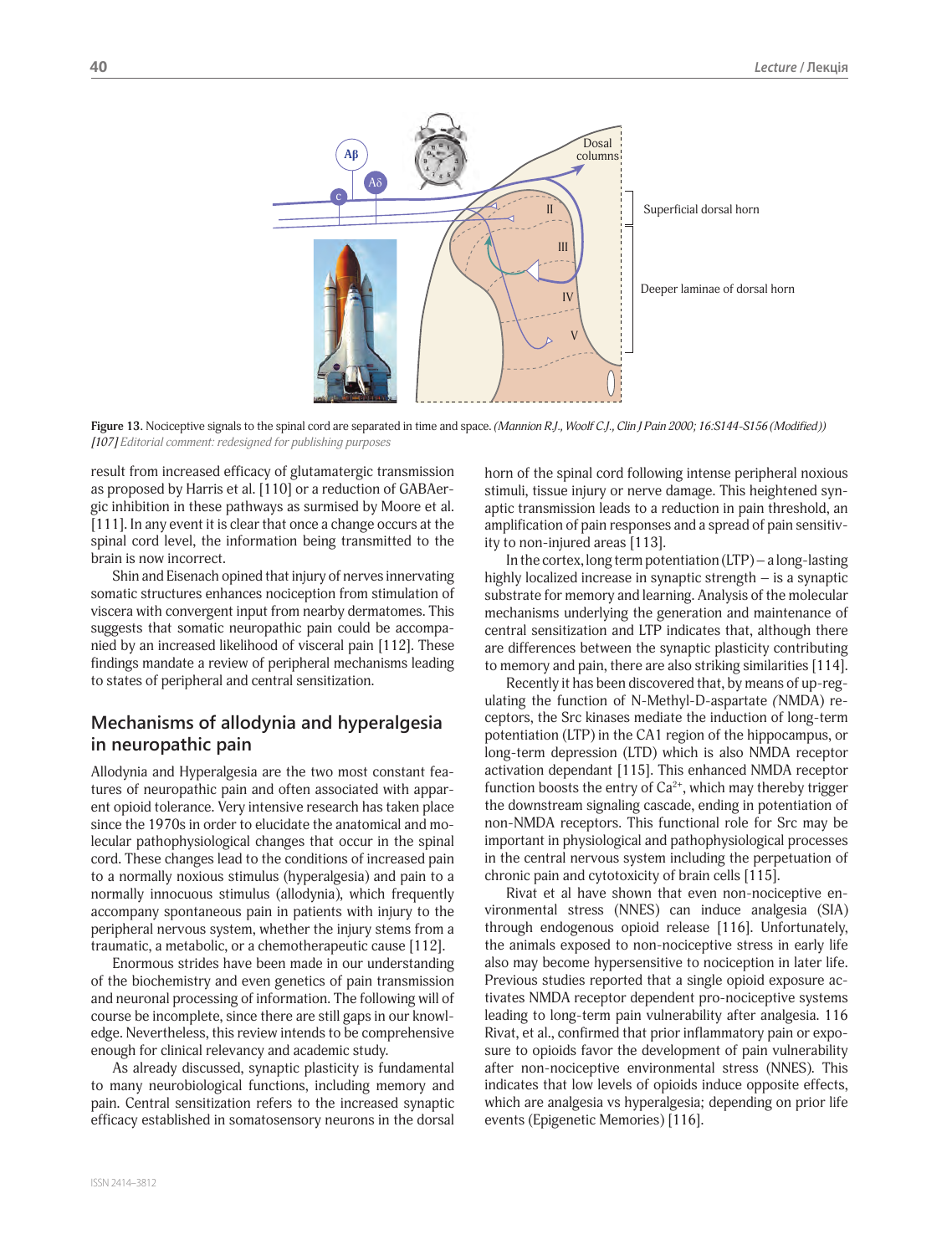Two main experimental models can be related to the clinical appearance of physical pain perception observed in patients. One is the model of inflammation, and the other is the model of nerve injury. As mentioned earlier, models for visceral pain have also been described [112]. With these models, researchers have been able to formulate a better understanding of the mechanisms by which acute pain may lead to chronic pain.

Sensory information is transmitted from the periphery (skin, muscles, viscera, etc.) via sensory afferent neurons through the dorsal root ganglion (DRG) to the central nervous system (CNS) [108, 113, 117]. Receptors of A-delta fibers are usually one stimulus specific and are most likely responsible for responding to intense mechanical stimulation (1st pain). C-fiber terminal receptors are multi modal and respond to different high threshold stimuli [118]. Some A-delta fibers penetrate the dorsal horn to terminate at deeper layers IV and V which are the normal termination sites of A-beta afferents in the dorsal horn of the spinal cord [118]. The WDR second order neurons can respond to input from A-beta, A-delta, and C-fibers, and show a large degree of neuronal plasticity manifesting as increased firing rate with repetitive C-fiber input (known as wind-up), as well as increased receptor field size with repetitive C-fiber activation [119,120].

Information is passed from one neuron to another by means of neurotransmitters, i.e., chemicals that are released from vesicles at the pre-synaptic terminal by the process of exocitosis, which then diffuse across the synapse, to act in some way upon the membrane of the post-synaptic terminal neuron. This process is calcium dependant [73]. Glutamate is the primary excitatory amino acid (EAA) neurotransmitter responsible for sensory transmission from C-fiber primary afferents to WDR neurons in the dorsal horn [119, 120]. Glutamate can act on several EAA receptor sites on the WDR neuron membrane [121].

Two main subtypes of glutamate receptors have been identified based on their molecular cloning, electrophysiological properties, and pharmacologic antagonists [122]. At least twenty separate genes have been identified in the encoding of these receptors [123]. These two main subtypes are inotropic, which are receptors coupled to G proteins and modulate intracellular second messengers such as inositol triphosphate, calcium, and cyclic nucleotides.122 Considering the inotropic ion channel linked receptors, three additional subtypes have been identified based on response to selective agonists which resemble glutamate or aspartate but do not exist naturally [122]. These are:

- 1. N-methyl-D-aspartate (NMDA)
- 2. α-amino-3-hydroxy-5-methyl-4-isoxazolepropionate (AMPA)
- 3. Kainate (NK1, NK 2)

Activation of these receptor sites by glutamate leads to opening of the channels and influx of calcium and sodium into the neuron  $[108, 124]$ . The influx of positively charged ions leads to depolarization of the membrane and activation of voltage gated calcium channels [122]. This leads to further calcium influx and if unchecked eventually to wind up, gene expression, phenotypic changes within the spinal cord dorsal horn cells, new protein production, acute opioid tolerance and hyperalgesia, central sensitization and finally at the brain level neurocitotoxicity [113, 122, 125, 126, 127, 128, 128, 130](Figures 14, 15).

At least four types of voltage-dependant calcium channels have been identified, each with specific properties and antagonists [131]. The influx of calcium by way of activation of the NMDA receptors leads to mobilization of intracellular calcium and to subsequent cascades of intracellular biochemical events and changes in second messenger systems [113, 118, 122, 125].

Stimulating a neuron produces a baseline response [132]. Some neurons such as A-beta fibers have a response that is proportional to the intensity of the stimulus over a very wide range [132]. Other neurons such as some C-fiber neurons will fire with an increasing response to a continued stimulus barrage and at some point; the response will begin to increase out of proportion to the intensity of the stimulus [132]. Further, the response may continue even after the stimulus has been removed [133, 134]. This phenomenon is known as wind-up and has been demonstrated by direct stimulation of neurons in the absence of pathology such as inflammation or nerve injury. [132]. And wind-up can occur while animals are under deep general anesthesia [132]. Basal pain (also known as first pain) is targeted through the AMPA receptor [132]. First pain can also occur in animals under deep general anesthesia [47, 132].

Receptors determine what effect neurotransmitters will have. Glutamate, the primary EAA neurotransmitter for excitation, as well as other peptides such as glycine are released from the primary afferent neuron and activate the AMPA receptor [47, 113, 132]. Primary hyperalgesia or allodynia is therefore a peripheral event [46].

Activation of the AMPA receptor allows its ion channel to open permitting the influx of calcium and sodium ions and depolarize the membrane [122]. The AMPA receptor has a 2,3-benzodiazepine modulator site on the receptor which can modulate the response of this receptor to continued stimulation [122]. Activation of the AMPA receptor is a prerequisite for activation of the NMDA receptor which is responsible for secondary hyperalgesia, wind-up, and other exaggerated neuronal responses [47, 113, 122, 141, 149].

It appears that after AMPA receptor activation and subsequent voltage shift towards depolarization of the neuron membrane as a result of influx of sodium and possibly calcium, the magnesium block of the NMDA receptor channel is removed, allowing glutamate and the co-agonist glycine to activate the NMDA receptor [46, 122, 127, 128, 132].

This process involves the inhibition of  $\text{Na}^+\text{/K}^+$ -ATPase by zinc, causing a coincident increase in [Na<sup>+</sup>]<sub>i</sub> and activation of "Src kinase" resulting in the potentiation of NMDA receptor activity followed by a lasting up-regulation of NMDA receptor activity. In brain cells cytotoxicity can be mediated by the same signaling cascade involving the Na<sup>+</sup>/K<sup>+</sup> ATPase and Src (Figure 16). [135, 136, 137, 138, 139].

The glycine site must be occupied in order to activate the NMDA receptor and glycine site blockade is effective in re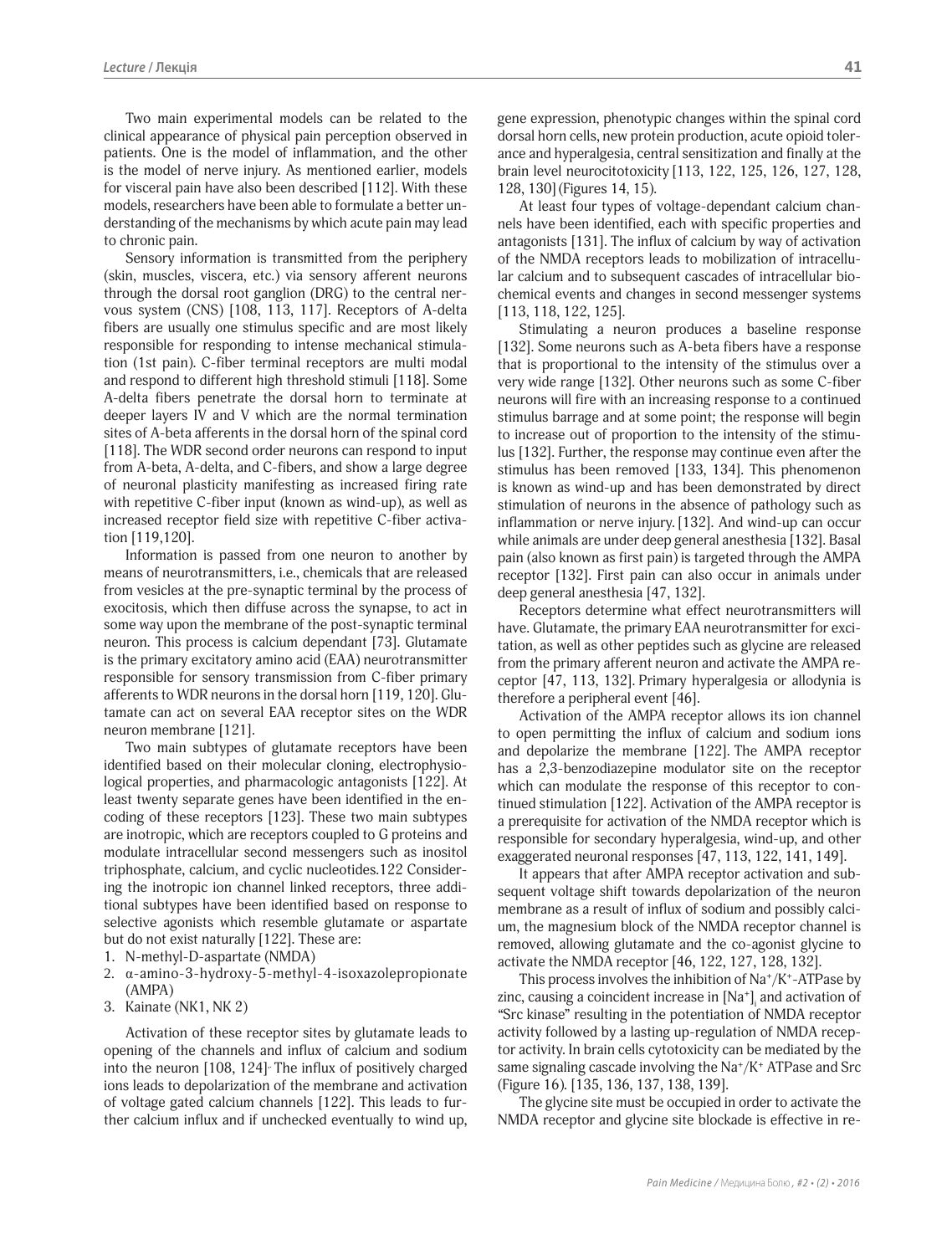versing mechanical hyperalgesia in inflammation and neuropathic pain models [138]. Activation of the NMDA receptor results in calcium influx into the cell. Thus in order to activate the NMDA receptor-channel, certain particular conditions must be met; the presence of glycine as co-agonist in addition to glutamate, together with a non-NMDA (e.g., AMPA) induced depolarization (setting in motion the zinc modulated production of Src kinase) to remove the magnesium channel blockade [132, 136].

Continuous or intense C-fiber stimulation occurring at the periphery can lead to NMDA receptor activation by the above mechanism and lead to wind-up [129, 133, 140]. This can be facilitated by peripheral events such as inflammation or peripheral nerve injury. Non-noxious stimulation will not normally lead to wind-up. This phenomenon of wind-up is also known as spinal sensitization [113, 118, 133, 141].

Proinflammatory cytokines such as tumor necrosis factor-α (TNF-α), interleukin-1 (IL-1), and interleukin-6 (IL-6), which are released in response to inflammation or tissue injury and trigger activation of other cytokines, are associated with development and maintenance of inflammatory and neuropathic pain [142]. Besides glutamate, C-fibers also release peptides such as substance P; but the release of these is separated in space and time from release of EEA's [133]. Substance P along with glutamate can activate neurokinin receptors and contribute to depolarization unblocking of the voltage-dependant magnesium blockade of NMDA receptor channels.143, 144, 129 [129, 143, 144].

Ketamine, an NMDA receptor antagonists as well as substance P antagonists can both block C-fiber afferent evoked temporal summation of impulse discharges of the dorsal horn neurons but not Aδ-afferent evoked responses [133, 144, 15, 146].Since NMDA receptor activation appears necessary for wind-up and hyperalgesia to occur, and since the NMDA receptor remains inactive under physiologic concentrations of magnesium even in the presence of glutamate [144], it appears that modulation of NMDA receptor activation is a neuroprotective mechanism.

 Activation of the AMPA receptor channel precedes activation of the NMDA receptor, opening the channel to the influx of calcium into the neuron [144]. The influx of calcium into the neuron has then been shown to be associated with a host of intracellular biochemical events leading to increase activation of NMDA receptors (positive feedback system), increase spontaneous discharge frequency, expanded receptive fields, wind-up and the behavioral manifestations of allodynia and hyperalgesia [46, 118,122, 126, 127, 133, 141, 144, 148, 149, 150, 151].

The initial biochemical event linked to influx of calcium after activation of the NMDA receptor by the EAA glutamate is activation and translocation of protein kinase C (PKC) [113, 122, 141]. As indicated earlier, influx of calcium also leads to increased transcription of immediate early gene (IEG) c-fos, which may regulate the subsequent expression of the endogenous opioid genes preproenkephalin and preprogynorphin [118, 152, 153]. The appearance of another immediate early gene c-jun is also thought to be a marker of neuronal injury. The generation of nitric oxide (NO), also

known as endoplasmic relaxing factor, via the induction of the enzyme nitric oxide synthase (NOS) leads to diffusion of NO gas back to the presynaptic membrane and facilitation of the release of additional glutamate [148, 154, 155, 156].

Nitric oxide by diffusing out of the cell has a positive feedback effect on the presynaptic neuron, facilitating further release of glutamate and increasing the efficiency of activation of NMDA-receptors [129, 148, 151, 156].Substance P stimulated activation of NK1 postsynaptic receptors leads to gene transcription with the appearance of c-fos [129, 157, 158]. New mRNA coding for new protein kinase C (PKC) then appears within thirty minutes of stimulation leading to further NMDA receptor activation [153, 155, 157]. Pre-treatment with morphine can reduce c-fos formation [159, 160, 161]. But once the gene has been activated, the consequences of its expression may be much more difficult to counter. [122] Increases in c-fos and PKC have been correlated with development of opioid tolerance [127, 144].

Opioids, presumably by their ability to reduce the release of presynaptic transmitters or to inhibit interneurons early in nociceptive pathways initially reduce or block the c-fiber inputs into the dorsal horn WDR neurons [127, 159]. But if c-fiber stimulation continues, wind-up breaks through, probably because of the development of opioid tolerance, possibly again through actions of PKC on the mu receptor in the WDR neuron membrane and uncoupling of G proteins from mu receptor activation [126, 127, 129, 160, 161, 162].

Wind-up is thus a phenomenon of both acute and chronic pain [113, 132, 141]. Opioid tolerance can be prevented by administration of CNQX, a non NMDA receptor blocker, which also prevents machano-allodynia and hyperalgesia [144]. Opioid tolerance can also be prevented by administration of NMDA receptor antagonists like Ketamine, MK-801, and dextromethorphan [118, 153]. These mechanisms are extensively reviewed by Manion et al.,Costigan et al., and Latremoliere and Woolf [108, 113, 141]. Brookoff gives us a simplified cartoon of the above events (Figure 14).

Figure 16 shows that when the process of central sensitization results in bombardment of the brain with nociceptive signals (or at least what the brain suspects to be nociceptive stimuli) the same process of activation of NMDA receptors can take place, leading to calcium influx, which in the case of brain cells, can lead to cytotoxicity and cell death [130]. Apkarian et al have shown that patients with chronic low back pain followed with serial MRI scans over long periods of time loose brain mass [163].

There are three main opioid receptor types. The Mu opioid receptor is the most ubiquitous and most well studied. It is active in antinociception and analgesia, in the brain, the spinal cord, and in the periphery. It is also active with respect to the side effects of opioids such as sedation, respiratory depression, pruritis, nausea, and urinary retention. Mu opioid tolerance develops in chronic neuropathic pain because of uncoupling of the G-protein from the Mu receptor inactivating the function of control of the K<sup>+</sup> channel [126, 127, 129, 136, 138].

More recently, interest is gaining in the development of Kappa specific opioids that would function primarily in the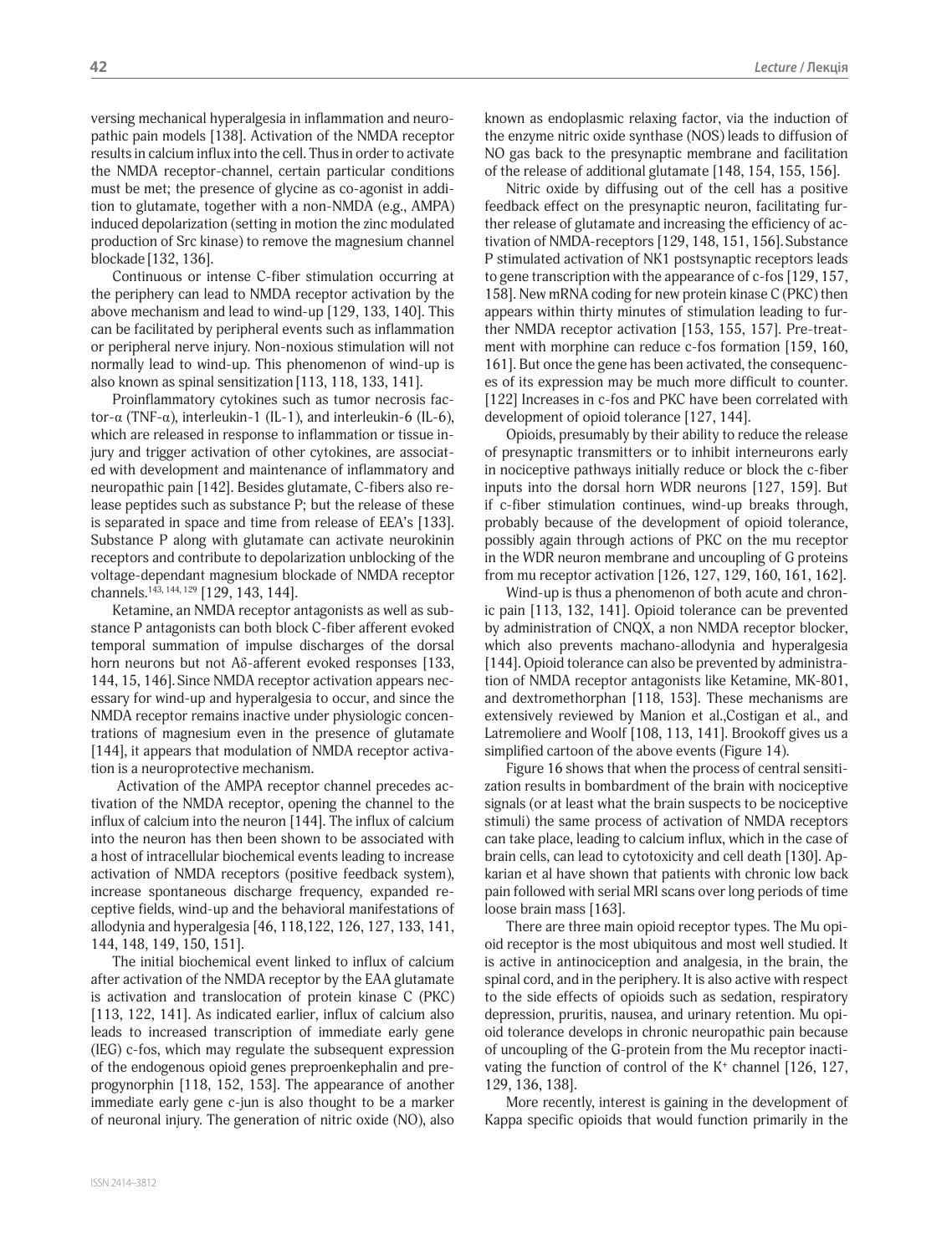

**Figure 14.** Protein Tyrosine Kinase – opens NMDA channel of the wide dynamic range (WDR) post synaptic membrane (Src kinases which are Zinc dependant). Protein Tyrosine Phosphatase – closes NMDA channel, Striatal Enhanced Phosphatase (STEP) – closes NMDA channel. *(Brookoff D. Chronic Pain: 1. A New Disease? Hospital Practice 2000;35 No 7:45-59) [129]. Editorial comment: redesigned for publishing purposes*



**Figure 15.** The figure depicts a more complex summary of the events leading to wind-up and central sensitization. *(See text for explanation) Modified from Mayer et al, Mao et al, Brookoff, Groveman, and Manzerra et al. [126, 127, 129, 156, 158]. Editorial comment: redesigned for publishing purposes*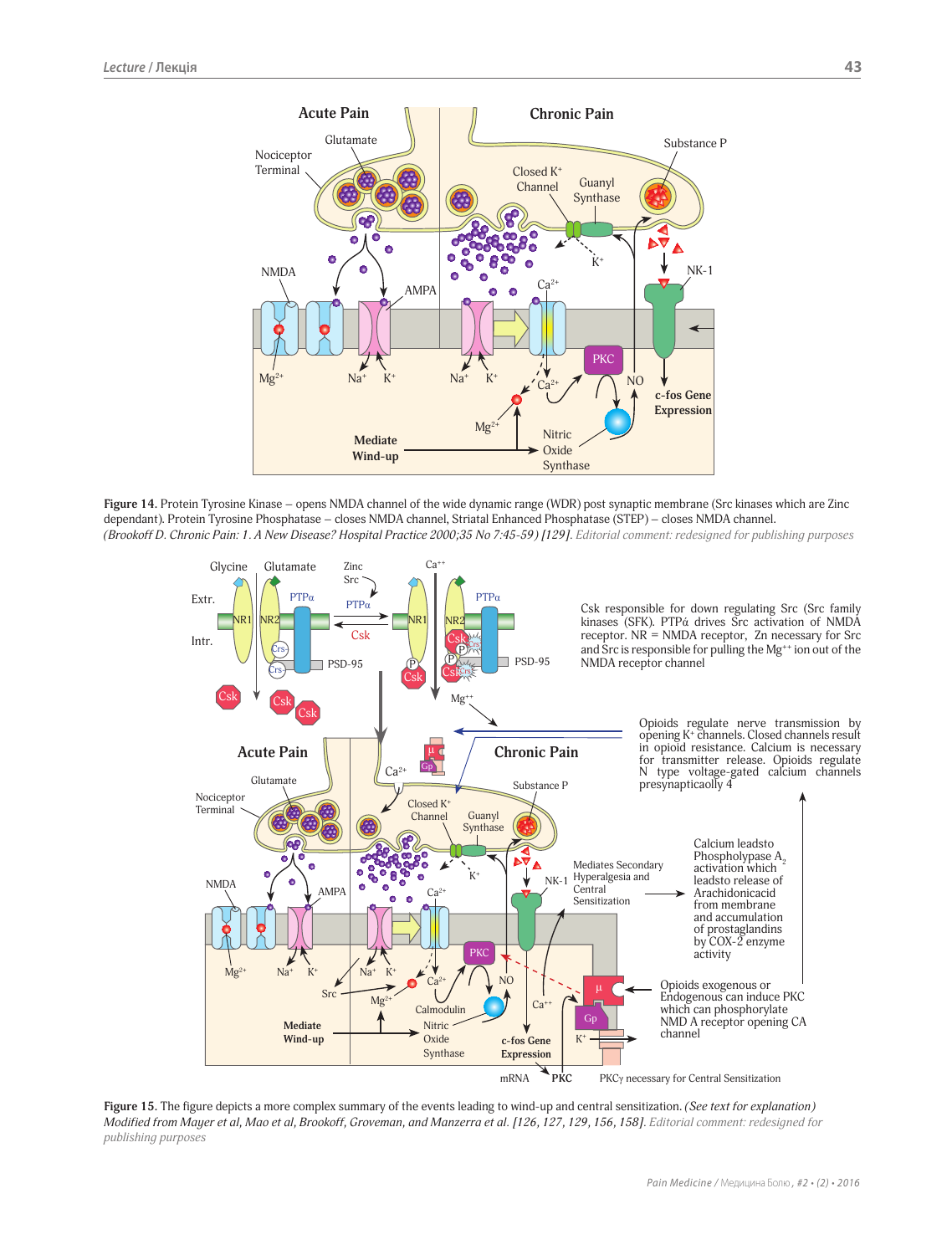

**Figure 16.** 1) AMPA receptor activation leads to 2) NMDA receptor channel opening with influx of  $Ca^{++}$ , as well as, 3) nuclear gene expression, and eventually 4) apoptosis (cell death) modified [130] *Editorial comment: redesigned for publishing purposes*

periphery to reduce acute nociception from tissue injury and inflammation. Intra-articular injection of non-systemically active doses of morphine into joints has been shown to be effective in acute post operative pain and in chronic pain of osteoarthritis [16, 165, 166].

Delta opioid receptors are also attracting interest in that they may play a role in modulating opioid tolerance, dependency and addiction. There are other mechanisms of modulation within the nervous system other than from opioids, which act to reduce or prevent wind-up or second pain. The GABA system for example which probably acts by preventing or reducing access of A-beta afferent stimulation into a sensitized dorsal horn, an important component of the gate control system [167]. Once wind-up occurs and receptor fields have been expanded, allodynia and hyperalgesia may be stimulated even by light touch or thermal stimulation of A-beta or A-delta and C-nociceptors [141, 144].

Of course, all peripheral stimuli that reach the dorsal horn neurons are eventually transmitted to higher centers in the brain for processing where nociception is perceived as pain. Besides local modulating systems, the brain has multiple descending modulating systems which can be incorporated into a defense against wind-up and the production of allodynia and hyperalgesia of chronic pain states (refer back to figures 5 and 6 [53, 68, 168].

Central sensitization leading to cell



Kapitzke et al present a complete review of the role of immune cells attracted to inflammation and the role of endogenous release of opioids that suppress nociception in the periphery [168].

Cytotoxicity produced by wind-up and transmission of excessive stimulation to the brain leading to excessive glutamate release and intracellular calcium buildup can lead to failure of central modulation (Figure 15) [122, 169]And this may well result in chronic

pain. Phase three pain could then be considered the state of chronic pain when there is a complete dissociation between stimulus and pain experience, pain as the disease, "Maldynea." [17].

Lesions in the dorsal funiculus will knock out three descending pathways. In this model inflammation will lead to rapid production of hyperexcitability. Blocking brain serotonergic descending pathways leads to an increase in spinal dorsal horn c-fos levels and increased hyperalgesia in inflammation. Enhancement of serotonergic descending pathways inhibits c-fos appearance and hyperalgesic behavior in animal inflammatory models [53, 56]. Small sensory neurons like c-nociceptors are dependent on Nerve Growth Factor (NGF) for survival. Endogenous NGF is increased in the presence of inflammation, but is also associated with the development of hyperalgesia [170].

Therefore signal transduction through NGF appears to be a necessary component of at least some inflammatory pain states [171]. Selective antagonists to NGF like trkA-IgG can both block the development of hyperalgesia to inflammation but also reverse established hyperalgesia [172]. But trkA-IgG does not block first pain. It would however, be most useful for chronic inflammatory pain, but requires inflammation to be present for systemically administered drug to reach its necessary peripheral site of action [173]. It is abundant in the CNS and found in 70% of sensory c-fibers. It acts on NKI (NK2) receptors in the dorsal horn [173].

 Substance P is released both antidromically in the periphery as well as presynaptically from c-fibers in the dorsal horn spinal cord [141]. Pre-protachkinin and NK1 receptors are upregulated by peripheral tissue damage. Substance P injected intrathecally produces hyperalgesia, and dorsal horn spinal cord neurons are excited by substance P. NK1 receptor antagonists block the windup and facilitation of intense nociceptive input (second pain) but do not block acute nociception (first pain) [174]. They may be effective in both nerve injury nociception and inflammatory nociception. NK1 antagonists also appear to have the effect of reducing the nausea from morphine [175].

### **Summary**

As Daniel Brookoff aptly stated, chronic pain continues to be perceived as a characterologic disorder rather than a serious, potentially fatal, medical disease. The general lack of understanding of how persistent pain becomes magnified and ingrained prevents many patients from receiving the level of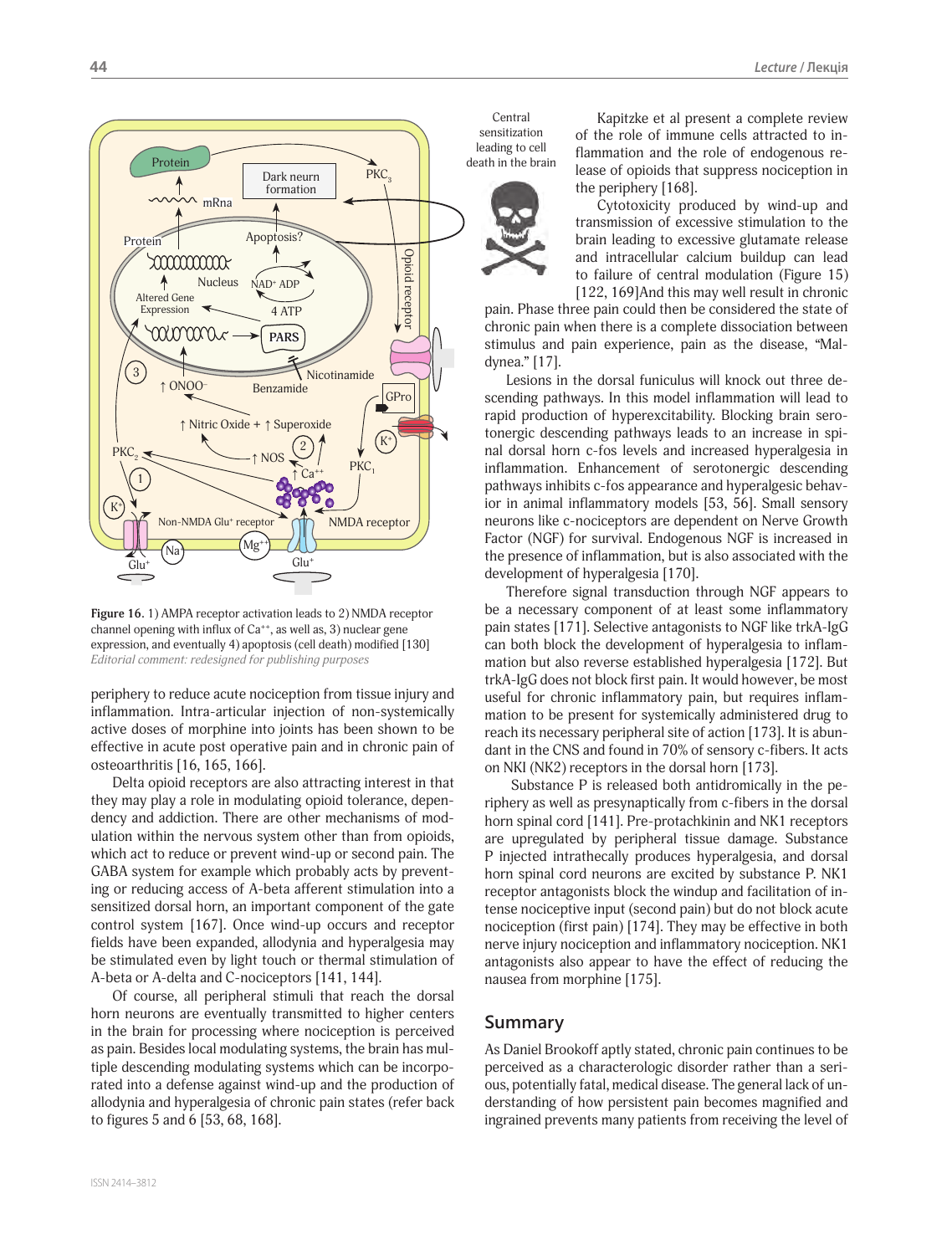care that they need to regain control of their lives and resume normal activities [129].

Heisenberg's Principle states that it is theoretically impossible to simultaneously measure both the position and the velocity of an electron, as measuring either one disturbs the other. In studying the nervous system, increasing the precision of the measurement decreases the connectivity of the neurons under observation and vice versa [176]. Fromm implies that in order to study the connectivity of the central nervous system to its neurons, that it is therefore necessary to integrate data obtained from all investigative techniques and synthesize a comprehensive theory of memory, reaction, modulation, failure of modulation, suffering, and pain; as well as response to therapy [176].

Noxious stimulation in the periphery leads to activation of nociceptors and the transmission of signals to the central nervous system which will lead to the perception of acute pain (First Pain). If tissue injury occurs, a host of secondary events take place both in the periphery and centrally which if not modulated or moderated, will lead to a facilitated state of hyper-sensitization, wind-up, allodynea and hyperalgesia (Second Pain). This is true for visceral pain as well. If this does not resolve, a state of chronicity will be established that can remain as perceived pain in spite of resolution of the original injury in which there is dissociation between the pain experience and the inciting stimulus (Phase Three Pain). Likewise, peripheral or central nerve injury leads to abnormal neuronal processing of non noxious stimulation, again leading to a facilitated hypersensitized state, with wind-up, allodynia, hyperalgesia, opioid tolerance, and chronic pain.

But as has been discussed and first proposed by Engel, what appears to be the initiating event that started the patient towards chronic pain, e.g. surgery, or a whiplash, is actually the culmination of a series of events (Hits) that have taken place over the lifetime of the individual, resulting in establishing the chronic pain prone personality which is a function of the mind [127, 177].

Buchheit et al describe how identical twins, with identical genetic makeup and presumed identical histones at birth, have different outcomes following total knee arthroplasty surgeries in later life [150]. They opined that environment pressures, physical and psychological pressures on one twin may differ from the experiences of the other twin. One twin develops chronic pain and the other has a successful surgical outcome. The chronic pain twin had already undergone changes within the central nervous system and synaptic development of pain related memories, enhanced by the multiple hits resulting in the poor outcome to the final hit [23]. This is not unlike the results that Schofferman and his associates reported for lumbar spine surgery [3].

The chronic pain can now present as psychological trauma that remains as enigmatic pain long after the initiating events. And this may also explain the enigmatic pain of FM which is without a doubt a manifestation of central sensitization [177].

The problem however as Grzesiak postulated, is that vulnerability to chronic pain is the result of a complex interaction of conscious and unconscious memories that promote suffering [27, 77]. Often the actual memories have remained dormant until some current life event brings forward the expression of the long hidden suffering. Grzesiak also reminds us that "trauma" is not processed by linguistic encoding, but rather by implicit sensory storage that is not accessible to verbal psychotherapeutic inquiry [77]. So the true dilemma becomes apparent that if we cannot illicit the history of traumatic events, we can't prepare the patient for the trauma of surgery, or understand the reason behind the suffering of chronic pain for which no physical sign is apparent. However, age regression hypnosis may provide an avenue to those repressed memories.

Grzesiak rightly states that trauma does not lead to psychogenic pain [77]. The human body is well equipped to deal with the stress of trauma (physical or emotional). Trauma instead causes a neurobiological vulnerability in various neuroregulatory systems that enhances or sensitizes the psychological processing of sensory information so that perception of pain becomes a "synergistically-elaborated aggregate of peripheral neural transmissions and idiosyncratic, psychodynamic meanings." [77]

Research into the mechanisms of chronic pain have centered on the identification of the target receptors which could be blocked or activated selectively to prevent sensitization and wind-up. Identification of those at risk through genetic testing, identification of phenotypic protein markers, better complete medical and psychosocial history taking, and early intervention to prevent wind-up may lead to the prevention of chronic pain. This requires a paradigm change away from treatment of chronic pain to prevention of chronic pain by aggressive management of acute pain states and emotional traumas, most likely through a genetically guided, polypharmacy, multi-modality delivery approach.

The capacity of the brain to process, store, and use information subserves such a considerable number of functions that it is generally believed that there is no cognition without memory. [178, 179, 180]. The process of memory formation in the brain does involve NMDA receptor activation, yet at the same, activation of NMDA receptor activation in the brain can be cytotoxic to brain cells. If one were to propose that the Off Cells of the RVM undergo apoptosis as a result of NMDA receptor activation, a major opioid related endogenous modulating pain system would become non functional. The patient would remain with only active On Cells and could result in the total body pain syndrome observed in many sufferers of chronic pain.

The Pain Experience belongs to the patient. Ultimately pain is always in the patient's head. But we are rapidly learning that recognition of the alterations in the phenotypic expression of the patient's genetic makeup ultimately will help us understand why the patient is experiencing chronic pain…why the patient continues to Hurt. In Figure 17 is a schematic representation of how various "hits" can lead to memories of "painful events." If in the future physicians can diagnose protein changes within the brain that represent these "painful memories," it may be possible to change protein synthesis within the brain through such mechanisms as the use of viral vectors to deliver mRNAs to the affected cell types [179].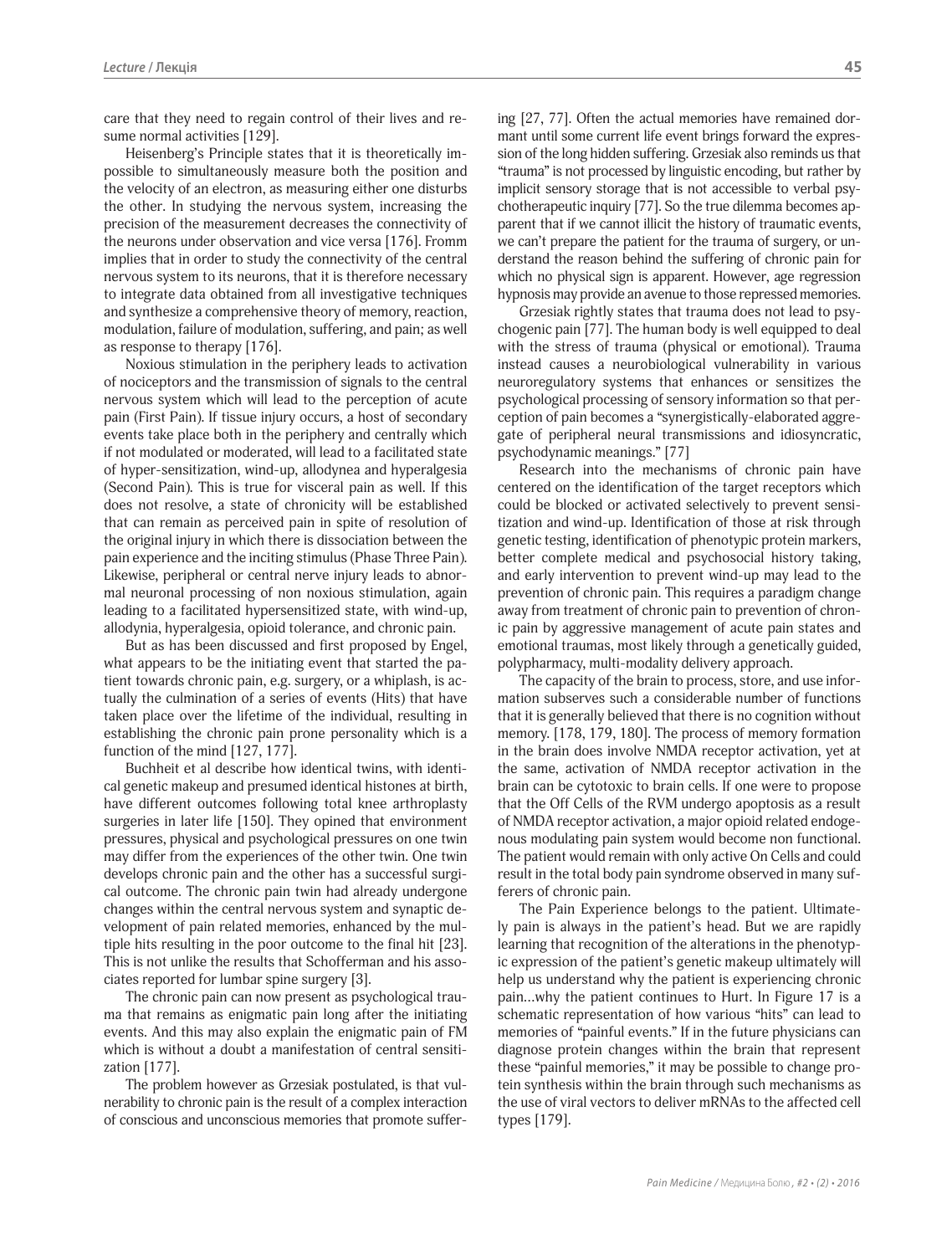Memory formation, consolidation and transformation L. Nader<sup>a,</sup>\*, A. Hupbachbʰ, R. Gomezª, K. Newman-Smithª<sub>'</sub> (modified) Neuroscience and Biobehavioral Reviews 36(2012) 1640-1645 Chavez C.M., McGaugh J.L., Weinberger N.M. ↑



**Figure 17.** Schematic representation of how various "hits" can lead to memories of "painful events." *(Modified from Nadel et al and Chavez et al.) [92, 180]*

"Absence of evidence is not evidence of absence!" Carl Sagan, Astronomer.

"The ancestor of every action is thought." Ralph Waldo Emerson.

## **Bibliography**

- 1. https://en.wikipedia.org/wiki/Antigonish\_(poem)<br>2. Ochoa IL. Guest Editorial: Essence, investigation
- Ochoa JL. Guest Editorial: Essence, investigation, and management of "neuropathic" pains: Hopes from acknowledgement of chaos. Nerve & Muscle 1993;  $16.997 - 1008$
- 3. Schofferman J, Anderson D, Hines R, Smith G, White A. Childhood psychological trauma correlates with unsuccessful lumbar spine surgery. Spine 1992; 17(6 Suppl):S138–44
- 4. Borsook D, Edwards R, Elman I, Becerra L, Levine J. Pain and analgesia: The value of salience circuits. Progress in Neurobiology 2013; 104 93–105
- 5. Turk DC, Vierck CJ, Scarbrough E, Crofford LJ, and Rudin NJ. Fibromyalgia: Combining pharmacological and nonpharmacological approaches to treating the person, not just the pain. The Journal of Pain 2008; 9, No 2: 99–104
- 6. Vierck Jr. CJ. Mechanisms underlying development of spatially distributed chronic pain (fibromyalgia) Pain 2006; 124 : 242–263
- 7. Bonica JJ, Loeser JD, Chapter 1: History of pain concepts and therapies. In: Bonica's Management of Pain, third edition: Loeser JD et al editors, Lippincott Williams & Wilkins, Philadelphia, 2001
- 8. Perkins FM and Kehlet H. Chronic pain as an outcome of surgery: A review of predictive factors. Anesthesiology 2000; 93:1123–33
- 9. Deumens R, Steyaert A, Forget P, Schubert M, Lavand'homme P, et al. Prevention of chronic postoperative pain: Cellular, molecular, and clinical insights for mech-
- anism-based treatment approaches. Progress in Neurobiology 2013; 104: 1–37 10. Chan C-W and Peng P. Failed back surgery syndrome. Pain Medicine 2011;12: 577–606
- 11. Nikolajsen L, Brandsborg B, Lucht U, Jensen TS and Kehlet H. Chronic pain following total hip arthroplasty: a nationwide questionnaire study. Acta Anesthesiol Scand 2006; 50: 495–500
- 12. Brander VA, Stulberg, SD, Adams AD, Harden RN, et al. Ranawat Award Paper: Predicting total knee replacement pain: A prospective, observational study. Clinical Orthopaedics & Related Research 2003; 416:27–36
- 13. Merskey H, Albe-Fessard DG, Bonica JJ, et al. Pain terms: a list with definitions and notes on usage: recommended by the IASP Subcommittee on Taxonomy. Pain 1979; 6: 249–52
- 14. CLASSIFICATION OF CHRONIC PAIN: DESCRIPTIONS OF CHRONIC PAIN SYNDROMES AND DEFINITIONS OF PAIN TERMS; Second Edition. Prepared by the Task Force on Taxonomy of the International Association for the Study of Pain (IASP) Editors Merskey H, Bogduk N, 1994 (Reprinted 2002), IASP PRESS • SEATTLE
- 15. Jacobs MS. The Mind and Body in Pain: Psychoanalytic Work and the Phenomenology of Suffering: The Phenomenology of suffering: Treating the mind and

body in pain. Committee on Psychoanalysis and Health Care Invited Symposium: Division of Psychoanalysis of the American Psychological Association Spring Meeting 2015 – San Francisco

- 16. Dickinson BD, Hend CA, Gitlow S, Osbahr AJ. Maldynea: Pathophysiology and management of neuropathic and maladaptive pain-A report of the AMA council on science and public health. Pain Medicine 2010; 11:1635–53
- 17. Siddell PJ, Cousins MJ. Persistent pain as a disease entity: Implications for clinical management. Anesth Analg. 2004; 99 (2):510–20
- 18. Cousins MJ. Pain: The past, present, and future of Anesthesiology? The E. A. Rovenstine Memorial Lecture. Anesthesiology 1999; 91.558–51
- 19. Chapman CR, Psychophysiology of pain: Chapter 24 In: Bonica's Management of Pain 3rd edition, Loeser J chief editor, Lippincott, Philadelphia, 2001
- 20. Fitzgibbon D and Chapman CR. Cancer pain: Assessment and diagnosis, Chapter 35. In: Bonica's Management of Pain 3<sup>rd</sup> edition, Loeser J chief editor, Lippincott, Philadelphia, 2001
- 21. Chapmanert CR, Tuckett RP, and Song CW. Pain and stress in a systems perspective: Reciprocal neural, endocrine, and immune interactions. The Journal of Pain 2008; 9 No 2:122–145
- 22. Blackburn-Munro G, Blackburn-Munro R. Pain in the brain: Are hormones to blame? Trends Endocrinol Metab 2003; 14:20–7
- 23. Robinson S. J., Sunram-Lea S. I., Leach J., and Owen-Lynch P. J. The effects of exposure to an acute naturalistic stressor on working memory, state anxiety and salivary cortisol concentrations. Stress (Amsterdam, Netherlands) 2008; 11(2): 115–124
- 24. Buchheit T, Van de Ven T, and Shaw A. Epigenetics and the transition from acute to chronic pain. Pain Medicine 2012; 13: 1474–1490
- 25. Steinman L. Elaborate interactions between the immune and nervous systems. Nat Immunol. 2004; 5(6):575–81
- 26. Straub RH, Del Rey A, Besedovsk HO. Chapter 10 Emerging concepts for the pathogenesis of chronic disabling inflammatory diseases: Neuroendocrine-immune interactions and evolutionary biology. In: Psychoneuroimmunology (Fourth Edition), Ader R. editor. Elsevier, Boston. 2007
- 27. Melzak R, Torgerson WS. On the language of pain. Anesthesiology 1971; 34 No 1:50–59
- 28. Engel GL. "Psychogenic" pain and the pain prone patient. Am J of Med 1959; 26:899–918
- 29. Duncko R., Johnson L., Merikangas K., and Grillon C. Working memory performance after acute exposure to the cold pressor stress in healthy volunteers. Neurobiology of Learning and Memory 2009; 91(4), 377–381
- 30. Funahashi S. Neuronal mechanisms of executive control by the prefrontal cortex. Neurosci Res. 2001; 39:147 – 165
- 31. Jänig W, McLachlan EM. The role of modification in noradrenergic peripheral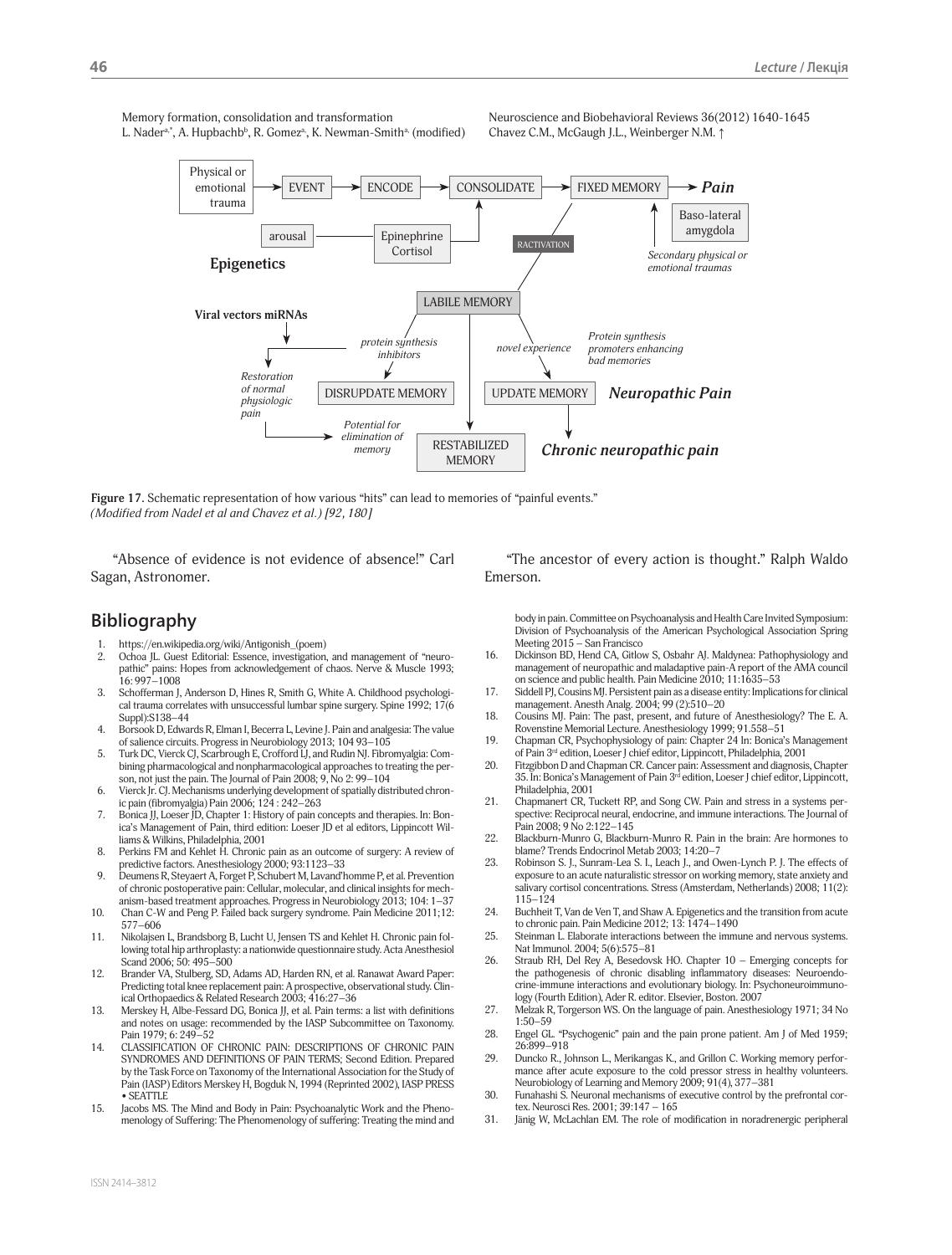pathways after nerve lesions in the generation of pain. P 101. In Fields HL, Liebeskind JC (eds): Pharmacological Approaches to the Treatment of Chronic Pain: New Concepts and Critical Issues: Progress in Pain Research and Management. Vol. 1. IASP Press, Seattle, 1994

- 32. Cotman CW, Berchtold NC, Christie LA. Exercise builds brain health: key roles of growth factor cascades and inflammation. Trends Neurosci. 2007 Sep;30(9):464–72
- 33. Zheng F, Zhou X, Moon C, Wang H. Review article: Regulation of brain-derived neurotrophic factor expression in neurons. Int J Physiol Pathophysiol Pharmacol 2012; 4(4):188–200
- 34. Mattson MP, Duan W, Wan R, and Guo Z. Prophylactic activation of neuroprotective stress response pathways by dietary and behavioral manipulations. NeuroRx. 2004; 1 No 1: 111–116
- 35. Sluka KA, O'Donnell JM, Danielson J, Rasmussen LA. Regular physical activity prevents development of chronic pain and activation of central neurons. J Appl Physiol 1985; 114(6):725–33
- 36. Sluka KA, Danielson J, Rasmussen L, and Dasilva LF. Exercise-induced pain requires NMDA receptor activation in the medullary raphe nuclei. Med Sci Sports Exerc. 2012; 44(3): 420–427
- 37. Neves G, Cooke SF, and Bliss TVP. Synaptic plasticity, memory and the hippocampus: a neural network approach to causality. Nature reviews | neuroscience 2008; 9:65–75
- 38. Jänig W and Koltzenburg M. What is the interaction between the sympathetic terminal and the primary afferent fiber? P 331. In: Towards a New Pharmacology of Pain. Basbaum AI and Besson JM (eds). Dahlem Workshop Reports, John Wiley and Sons, Chichester, 1991
- 39. Jänig W. Koltzenburg M: Possible ways of sympathetic afferent interactions. P 213. In: Reflex Sympathetic Dystrophy: Pathophysiological Mechanisms and Clinical Implications. Jänig W. and Schmidt RF (eds). VCH Verlagsgesellschaft, Weinheim, 1992
- 40. Amir S, Brown ZW, and Amit Z. The role of endorphins in stress: Evidence and speculations. Neuroscience & Biobehavioral Reviews 1980; 4:77–86
- 41. Schlereth T, Birklein F. The sympathetic nervous system and pain. Neuromolecular Med. 2008;10 No 3:141–7
- 42. Berger, J.M., Katz, R. Sympathetically Maintained Pain. In: The Management of Pain, Ashburn M, and Rice LJ. Editors, Churchill Livingstone Inc,1997
- 43. Wahren LK, Torebjörk E, Nyström, B: Quantitative sensory testing before and after regional guanethidine block in patients with neuralgia in the hand. Pain 1991; 46:23–30
- 44. Koltzenburg M, Torebjörk HE, and Wahren LK: Nociceptor modulated central sensitization causes mechanical hyperalgesia in acute chemogenic and chronic neuropathic pain. Brain 1994; 117:579
- 45. Veldman PHJM, Reynen HM, Arntz IE, and Goris RJA: Signs and symptoms of reflex sympathetic dystrophy: prospective study of 829 patients. The Lancet 1993; 342:1012
- 46. Meller ST, and Gebhart GF: Spinal Mediators of Hyperalgesia Drugs 1994; 47 suppl. 5:10–20
- 47. Wallin BG, Torebjörk HE, and Hallin RG: Preliminary observations on the pathophysiology of hyperalgesia in the causalgic pain syndrome. P 489. In: Sensory Functions of the Skin in Primates. Zotterman Y (ed). Pergamon Press, Oxford,
- 1976 48. McLachlan EM, Jänig W, Devor M, and Michaelis M. Peripheral nerve injury triggers noradrenergic sprouting within dorsal root ganglia. Nature 363:543, 1993
- 49. Jänig W, McLachlan E: On the fate of sympathetic and sensory neurons projecting into a neuroma of the superficial peroneal nerve in the cat. J Comp Neurol 225:302, 1984
- 50. Devor M and Woll PD. Cross-excitation in dorsal root ganglia of nerve-injured and intact rats. J Neurophysiol 1990; 64:1733
- 51. Campbell JN, Meyer RA, and Raja SN. Is nociceptor activation by alpha-1-adrenoreceptors the culprit in sympathetically maintained pain? Am Pain Soc J. 1992:1:3–11
- 52. Perl ER: A reevaluation of mechanisms leading to sympathetically related pain. In: Pharmacological Approaches to the Treatment of Chronic Pain: New Concepts and Critical Issues: Progress in Pain Research and Management. Vol. 1. Fields HL, Liebeskind JC (eds). IASP Press, Seattle, 1994
- 53. Ossipov MH, Dussor GO, and Porreca P. Central modulation of pain. J Clin Invest. 2010; 120 (11): 3779–3787
- 54. Heinricher MM, Morgan MM, Tortorici V, and Fields HL. Direct and indirect actions of morphine on medullary neurons that modulate nociception. Neuroscience 1992; 48 No. 3: 533–543
- 55. Hermann DM, Luppi P-H, Peyron C, and Hinkle P et al. Afferent projections to the rat nuclei raphe magnus, raphe pallidus and reticularis gigantocellularis pars demonstrated by iontophoretic application of choleratoxin (subunit b). Journal of Chemical Neuroanatomy 1997; 13 No 1:1–21
- 56. Stamford JA. Descending control of pain. BJA 1995; 75: 217–27
- Fields HL, Heinricher MM, and Mason P. Neurotransmitters in nociceptive modulatory circuits. Annu. Rev. Neurosci. 1991. 14:219-45
- 58. Fields HL et al Bonica 2001 Bonica JJ, Loeser JD, Chapter 1: History of pain concepts and therapies. In: Bonica's Management of Pain, third edition: Loeser JD et al editors, Lippincott Williams & Wilkins, Philadelphia, 2001
- 59. Fields HL, Malick A, and Burstein R. Dorsal horn projection targets of ON and OFF cells in the rostral ventromedial medulla. J Neurophysiol. 1995; 74 No 4:1742–59
- 60. Morgan MM, Whittier KL, Hegarty DM, and Aicher SA. Periaqueductal gray neurons project to spinally projecting GABAergic neurons in the rostral ventromedial medulla. Neurological Sciences Pain. 2008; 140 No 2: 376–386
- 61. Heinricher MM, Tavaresc I, Leithe JL, and Lumbe B.M. Descending control of nociception: Specificity, recruitment and plasticity Brain research reviews 2009; 60: 214–225
- 62. Heinricher MM, Schoutena JC, and Jobstb EE. Activation of brainstem N-methyl-d-aspartate receptors is required for the analgesic actions of morphine given systemically. Pain 2001; 92: 129–138
- 63. Heinricher MM, Morgan MM, Tortorici V, and Fields HL. Disinhibition of off-cells and antinociception produced by an opioid action within the rostral ventromedial medulla. Neuroscience 1994; 63 No 1: 279–288
- 64. Marinelli S, Vaughan CW, Schnell SA, Wessendorf MW, et al. Rostral ventromedial medulla neurons that project to the spinal cord express multiple opioid receptor phenotypes. The Journal of Neuroscience 2002; 2(24):10847-10855
- 65. Hermann, DM, Luppi PH, Peyron C, Hinckel P, and Jouvet M. Afferent projections to the rat nuclei raphe magnus, raphe pallidus and reticularis gigantocellularis pars demonstrated by iontophoretic application of choleratoxin (subunit b). Journal of Chemical Neuroanatomy 1997; 13 No 1: 1–21
- 66. Price DD. Psychological and neural mechanisms of the affective dimension of pain. Science 2000; 288: 1769–1772
- 67. Peyron R, Laurant B, Garcia-Larrea L. Functional imaging of brain responses to pain: A review and meta-analysis. Neurophysiologie Clinique/Clinical Neurophysiology 2000; 30 No 5:263–288
- 68. Siddall PJ and Cousins MJ. Introduction to pain mechanisms: implications for neural blockade. Chapter 23.1. In: Neural Blockade In Clinical Anesthesia and Management of Pain: 3<sup>rd</sup> Ed. Cousins MJ and Bridenbaugh PO editors. Lippencott-Raven, Philadelphia 1998
- 69. Sullivan MJL. Toward a biopsychomotor conceptualization of pain: Implications for research and intervention. Clin J Pain 2008;24:281–290
- 70. Watson DE and Williams BO. Eccles' model of the self controlling its brain. NeuroQuantology 2003; 1: 119–128
- 71. Eccles JC. A unitary hypothesis of mind-brain interaction in the cerebral cortex. Proc Roy Soc London B 1990;240: 433–451
- France S. Eccles JC. How the Self Controls its Brain. Berlin: Springer-Verlag. 1994<br>
73. Beck. F., and Eccles, I., . "Quantum aspects of brain activity and the role
- Beck, F., and Eccles, J., , "Quantum aspects of brain activity and the role of consciousness."Proceedings of the National Academy of Sciences of the USA 1992; 89: 11357–11361
- 74. Cox JJ, Reimann F, Nicholas AK, Thornton G, et al. An SCN9A channelopathy causes congenital inability to experience pain. Nature 2006; 444 (7121): 894–8
- 75. Tau G and Peterson B. Normal development of brain circuits. Neuropsychopharmacology 2010; 35(1): 147–168
- 76. Borsook D, Edwards R, Elman I, Becerra L, and Levine J. Pain and analgesia: The value of salience circuits. Progress in Neurobiology 2013; 104: 93–105
- 77. Grzisiak RC. Revisiting pain-prone personalities: Combining psychodynamics with neurobiological sequelae of trauma. AJPM 2003; 13 No 1:6-15
- 78. Collin SHP, Milivojevic B, Doeller CF. Memory hierarchies map onto the hippocampal long axis in humans. Nature Neuroscience 2015; 18:1562–1564
- 79. Kim D, Pare´ D, and Nair SS. The assignment of model amygdola neurons to the fear memory trace depends on competitive synaptic interactions. Journal of Neuroscience 2013; 33 No 36:14354–14358
- 80. Verney TR. What cells remember: Toward a unified field theory of memory. Journal of Prenatal & Perinatal Psychology & Health 2014; 29 No 1:16-29
- 81. 81. Kandel ER. The molecular biology of memory storage: A dialogue between genes and synapses. Nobel Lecture, December 8, 2000
- 82. Wedden V and Wald LL. Martinos Center for Biomedical Imaging, Human Connectome Project
- 83. Chapman CR, Tuckett RP, and Song CW. Pain and stress in a systems perspective: Reciprocal neural, endocrine, and immune interactions. J of Pain 2008; 9 No 2:122-45
- 84. Bernstein B, Stamatoyannopoulos J, Costello J, Ren B, Aleksandar A, et al. The NIH roadmap epigenomics mapping consortium. Nat Biotechnol. 2010; 28 No 10: 1045–1048
- 85. Bell CG and Beck S. The epigenomic interface between genome and environment in common complex diseases. Briefings in functional genomics. 2010; 9 No 6: 477–485
- 86. Twaroski DM, Yan Y, Olson JM, Bosnjak ZJ, and Bai X. Down-regulation of microRNA-21 is involved in the propofol-induced neurotoxicity observed in human stem cell–derived neurons. Anesthesiology 2014; 121:786-800
- 87. 87. Lutz ML, Bekker A, and Tao YX. Noncoding RNAs, new players in chronic pain. Anesthesiology 2014; 121:409-17
- 88. Mattson MP, Duan W, Wan R, and Guo Z. Prophylactic Activation of Neuroprotective Stress Response Pathways by Dietary and Behavioral Manipulations NeuroRx. 2004 Jan; 1 No1: 111–116
- 89. Stiles J, Jernigan TL. The basics of brain development. Neuropsychol Rev. 2010; 20 No 4: 327–348
- 90. Atmanspacher H. "Quantum Approaches to Consciousness", The Stanford Encyclopedia of Philosophy (summer 2015 Edition), Edward N. Zalta (ed.), URL = <http://plato.stanford.edu/archives/sum2015/entries/qt-consciousness/>.
- 91. Mandal A. MD Medical News: Life Sciences & Medicine February 11, 2016 92. Chavez CM, McGaugh JM, and Weinberger NM. Activation of the basolateral amygdala induces long-term enhancement of specific memory representations in the cerebral cortex. Neurobiology of Learning and Memory 2013; 101: 8–18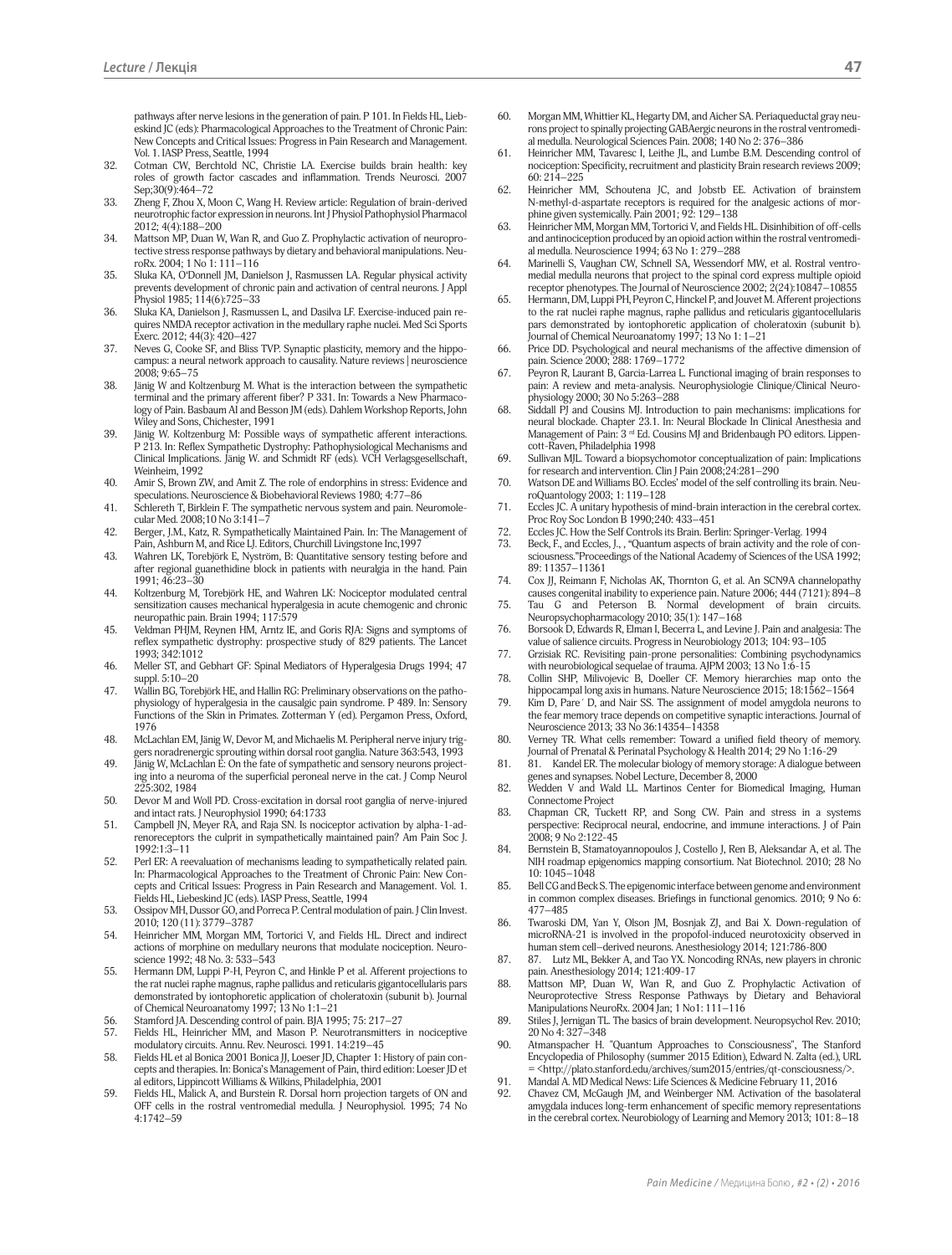- 93. McGaugh J L. Involvement of hormonal and neuromodulatory systems in the regulation of memory storage. Annual Review of Neuroscience 1989; 12, 255– 287
- 94. McGaugh J L. Memory-A century of consolidation. Science. 2000; 287(5451), 248–251)
- 95. McGaugh J L. Memory consolidation and the amygdala: A systems perspective. Trends in Neurosciences 2002; 25 No 9: 456–461
- 96. McGaugh J L. Memory and Emotion: The Making of Lasting Memories. Columbia University Press, New York 2003
- 97. McGaugh J L. The amygdala modulates the consolidation of memories of emotionally arousing experiences. Annual Review of Neuroscience 2004; 27: 1–28
- 98. McGaugh J L and Roozendaal B. Drug enhancement of memory consolidation: Historical perspective and neurobiological implications. Psychopharmacology  $2009; 202(1-3):3-14$
- 99. BodyMaps. Healthline Medical Team; April 14, 2015. http://www.healthline. com/human-body-maps/hippocampus
- 100. McCaffrey P. Chapter 6. The midbrain, pons, medulla and reticular formation. In: Neuroscience on the Web Series CMSD Neuroanatomy of Speech, Swallowing, and Language http://www.csuchico.edu/~pmccaffrey/syllabi/CMSD%20 320/362unit6.html
- 101. https://www.google.com/search?q=hippocampus&biw=1242&bih=58 5&tbm=isch&imgil=dRbk0nHmLeDMwM%253A%253B\_Vo-VkSdOHi-6M%253Bhttp%25
- 102. The Reticular Formation (Integrative Systems) Part 2 What-When-How; In Depth Tutorials and Information. http://what-when-how.com/neuroscience/ the-reticular-formation-integrative-systems-part-2/
- 103. Wilcox CE, Mayer AR, Teshiba TM, Ling J, et al. The subjective experience of pain: An FMRI study of percept-related models and functional connectivity. Pain Medicine 2015; 16:2121-33
- 104. (https://www.google.com/search?tbm=isch&tbs=rimg%3ACVNRJ03aY-TjIjjXOuOHQIM\_1XC1tJnufFYd-EEYXioMIwYhqFNggrY47Ag6UFa27PlpjzT0L7 ed462Pb2RmTxZi6dSoSCdc644dAgz9cESHgwFtb2GjBKhIJLW0me58Vh34RsX ASnaoCJB4qEgkQRheKgwjBiBFdNKalRvEaSoSCWoU2CCtjjsCEaAK7Hmk3\_1s uKhIJDpQVrbsWmMRRI7239CqBgIqEgnNPQvt53jrYxF5afuVC8y0EioSCdvZG ZPFmLp1EXZvwOVgFfQ&q=reticular%20formation&imgrc=EI86QbeXZyj7cM %3A&ei=lOS\_VqeaL8bwjwO4n7i4Dg&emsg=NCSR&noj=1
- 105. Peyron R, Laurent B, Garca-Larrea L. Functional imaging of brain responses to pain: A review and meta-analysis Neurophysiologie Clinique/Clinical Neurophysiology 2000; 30 No 5:263–288
- 106. Woolf CJ, Shortland P, Coggeshall RE. Peripheral Nerve Injury Triggers Central Sprouting of Myelinated Afferents. Nature 1992; 355(6355):75–78
- 107. Mannion RJ and Woolf CJ. Pain mechanisms and management:A central perspective. Clin J Pain 2000; 16:S144–S156
- 108. Mannion RJ, Doubell TP, Coggeshall RE, and Woolf CJ. Collateral sprouting of uninjured primary afferent A-fibers into the superficial dorsal horn of the adult rat spinal cord after topical capsaicin treatment to the sciatic nerve. Journal of Neuroscience 1996; 16 No 16:5189–5195
- 109. Hughes DI, Scott DT, Todd AJ, and Riddell JS. Lack of evidence for sprouting of A afferents into the superficial laminas of the spinal cord dorsal horn after nerve section. The Journal of Neuroscience 2003; 23 No 29: 9491–9499
- 110. Harris JA, Corsi M, Quartaroli M, Arban R, and Bentivoglio M. Up regulation of spinal glutamate receptors in chronic pain. Neuroscience 1996; 74: 7–12
- 111. Moore KA, Kohno T, Karchewski LA, Scholz J, Baba H, and Woolf CJ. Partial peripheral nerve injury promotes a selective loss of GABAergic inhibition in the superficial dorsal horn of the spinal cord. J Neurosci 2002; 22: 6724–6731
- 112. Shin S-W and Eisenach JC. Peripheral nerve injury sensitizes the response to visceral distension but not its inhibition by the antidepressant milnacipran. Anesthesiology 2004; 100 No 3:671–675
- 113. Latremoliere A. and Woolf CJ. Central sensitization: A generator of pain hypersensitivity by central neural plasticity. Journal of Pain 2009; 10 No 9: 895–926
- 114. Ji RR, Kohno T, Moore KA, and Woolf CJ. Central sensitization and long term potentiation (LTP): Do pain and memory share similar mechanisms? Trends Neurosci. 2003; 26 No 12:696–705
- 115. Groveman B. Novel mechanisms underlying the regulation of SRC kinase in the regulation of NMDA receptor SRC signaling complex. Ph.D. dissertation 2011, Florida State University College of Medicine
- 116. Rivat C, Laboureyras E, Laulin J-P, Le Roy C, Richeb P, and Simonnet G. Nonnociceptive environmental stress induces hyperalgesia, not analgesia, in pain and opioid-experienced rats. Neuropsychopharmacology 2007; 32:2217–2228
- 117. Brodal A: Neurological Anatomy in Relation to Clinical Medicine, 3rd ed. Oxford University Press, New York, 1981
- 118. Elliott KJ. Taxonomy and mechanisms of neuropathic pain. Seminars in Neurology 1994;14 No.3:195–205
- 119. Besson JM and Charouch A. Peripheral and spinal mechanisms of nociception. Physiol Rev 1988; 67: 167–186
- 120. Cook AJ, Woolf CJ, Wall PD, and McMahon SB. Dynamic receptive field plasticity in rat spinal dorsal horn following c-fiver primary afferent input. Nature 1987; 325:151–153
- 121. Duggan AW and Johnston GAR. Glutamate and related amino acids in cat spinal cords, dorsal root ganglion and peripheral nerves. J. Neurochem 1970; 17:1205- 1208
- 122. Lipton SA, Rosenberg PA: Mechanisms of disease: review article. NEJM 1994; 330 No 9:613–622
- 123. Nakanishi S: Molecular diversity of glutamate receptors and implications for brain function. Science 1986; 258(5082): 597–603
- 124. McDermott A B, Mayer M L, Westbrook G L, Smith SJ, and Barker JL. NMDAreceptor activation increases cytoplasmic calcium concentration in cultured spinal cord neurons. Nature 1986; 321: 519– 522
- 125. Papadia S and Hardingham GE. The dichotomy of NMDA receptor signaling. Neuroscientist. 2007; 13 No 6: 572–579
- 126. Mayer DJ, Mao J, Price DD. The development of morphine tolerance and dependence is associated with translocation of protein kinase. PAIN 1995; 61(3):365–74
- 127. Mao J, Price DD, and Mayer DJ. Mechanisms of hyperalgesia and morphine tolerance: a current view of their possible interactions. Pain 1995; 62: 259-274
- 128. MacDonald JF, Novak LM: Mechanisms of blockade of excitatory amino acid receptor channels. Trends Pharmacol 1990; 11:167–172
- 129. Brookoff D. Chronic pain: 1. A new disease? Hospital Practice 2000; 35 No 7: 45–59
- 130. Mayer D, Mao J, Holt J, and Price DD. Cellular mechanisms of neuropathic pain, morphine tolerance and their interactions. Proc, Natl Acad. Sci. USA 1999; 96:7731–7736
- 131. Bean BP: Classes of calcium channels in vertebrate cells. Annual Rev Physiol. 1989; 51:367–84
- Dickenson AH. NMDA receptor antagonists as analgesics. P 173. In: Pharmacological Approaches to the Treatment of Chronic Pain: New Concepts and Critical Issues: Progress in Pain Research. Vol 1. Fields HL, Liebeskind JC (eds): IASP Press, Seattle, 1994
- Dickenson AH and Sullivan AF: Evidence for a role of the NMDA receptor in the frequency dependent potentiation of deeper dorsal horn neurons following c-fiber stimulation. Neuropharmacol 1987; 26:1235–1238
- 134. Dickenson AH and Sullivan AF: Differential effects of excitatory amino-acid antagonists on dorsal horn nociceptive neurons in the rat. Brain Res 1990; 506:31–39
- 135. Tan YH, Li K, Chen XY, Cao Y, et al. Activation of Src family kinases in spinal microglia contributes to formalin-induced persistent pain state through p38 pathway. The Journal of Pain 2012; 13, No 10:1008-1015
- 136. Manzerra P, Behrens MM, Canzoniero LM, Wang XQ, et al. Zinc induces a Src family kinase-mediated up-regulation of NMDA receptor activity and excitotoxicity. Proc Natl Acad Sci USA 2001; 98:11055–11061
- Viviani B, Bartesaghi S, Gardoni F, Vezzani A, et al. Interleukin-1 enhances NMDA receptor-mediated intracellular calcium increase through activation of the Src family of kinases. The Journal of Neuroscience 2003; 23 No 25:8692– 8700
- 138. Groveman BR, Feng S, Fang XQ, Pflueger M, et.al. The regulation of N-methyl-Daspartate receptors by Src kinase. FEBS Journal 2012; 279: 20–28
- 139. Salter MW and Kalia LV. Src kinases: a hub for NMDA receptor regulation. Nature Reviews Neuroscience 2004; 5:317–328
- 140. Dickenson AH and Sullivan AF. Differential effects of excitatory amino-acid antagonists on dorsal horn nociceptive neurons in the rat. Brain Res 1990; 506:31–39
- 141. Costigan M, Scholz J, and Woolf CJ. Neuropathic pain: A maladaptive response of the nervous system to damage. Annu. Rev. Neurosci. 2009. 32:1–32
- 142. Tamura R, Nemoto T, Maruta T, Onizuka S, et al. Up-regulation of NaV1.7 sodium channels expression by tumor necrosis factor- in cultured bovine adrenal chromaffin cells and rat dorsal root ganglion neurons. Anesth and Analg. 2014; 118 No 2: 318–24
- 143. Thompson SWN, Woolf CJ: Primary afferent-evoked prolonged potentials in the spinal cord and their central summation: role of the NMDA receptor. P 291. In: Proceedings VIth World Congress on Pain. Bond MR, Charlton JE, and Woolf CJ (eds) Elsevier, Amsterdam, 1991)
- 144. Price DD, Mao J, and Mayer DJ: Central neural mechanisms and abnormal pain states. P. 61. In: Pharmacological Approaches to the Treatment of Chronic Pain: New Concepts and Critical Issues: Progress in Pain Research and Management. Vol. 1. Fields HL and Liebeskind JC (eds): IASP Press, Seattle, 1994
- Kelstein DE, Price DD, Hayes RL, and Mayer DJ: Evidence that substance P selectively modulates C-fiber evoked discharges of dorsal horn nociceptive neurons. Brain Res 1990; 526:291–298
- 146. Himmelseher S and Durieux ME. Ketamine for perioperative pain management. Anesthesiology 2005; 102:211–20
- 147. Kelstein DE, Price DD, Hayes RL, and Mayer DJ: Evidence that substance P selectively modulates C-fiber evoked discharges of dorsal horn nociceptive neurons. Brain Res 1990; 526:291–298
- 148. Meller ST and Gebhart GF: Nitric oxide (NO) and nociceptive processing in the spinal cord. Pain 1993;52:127–36
- 149. Woolf, CJ: A new strategy for the treatment of inflammatory pain. Drugs 1994; 47 (suppl. 5):1–9.
- 150. Woolf CJ and Chong MS: Preemptive analgesia-treating postoperative pain by preventing the establishment of central sensitization: review articles. Anesth Analg 1993; 77:362–379
- 151. Dickenson AH. Spinal cord pharmacology of pain. BJA 1995;75:193-200
- 152. Naranjo JR, Millstrom B, Achaval M, Sassone-Corsi P. Molecular pathways of pain: Fos/Jun-mediated activation of a noncanomical AP-1 site in the prodynorphin gene. Neuron. 1991; 6 No 4:607–617
- 153. Elliott KJ, Brodsky M, Hynansky, AD, Foley KM, and Inturrisi CE.